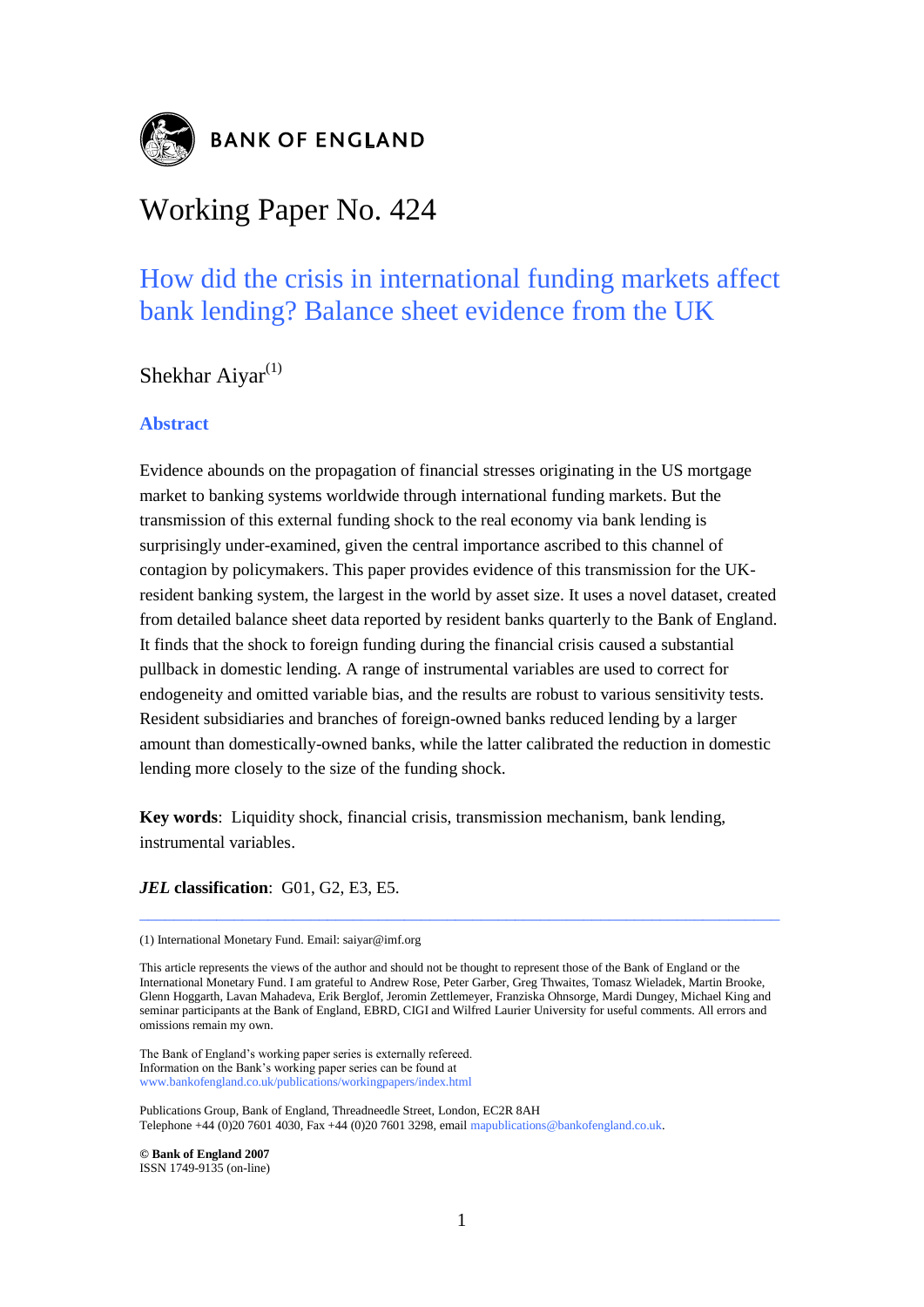## **1 Introduction**

It is widely accepted that globalized banks were central to the process of transmitting the financial crisis from country to country, and triggering the Great Recession. Contemporary banking systems, especially in advanced economies, are characterised by their web of international linkages, with large claims on and liabilities to nonresident entities. Allen et al (2011) reflect the consensus view when they state that "*Understanding the role of banks in cross-border finance has become an urgent priority....[they] played a leading role in the dynamics of the global crisis of 2007- 2009*".

The importance ascribed to globalized banks arises from a standard, two-part narrative that runs roughly as follows. First, stress in the US banking system (and others directly exposed to US mortgages and structured products) spread to banks worldwide through funding markets, both secured and unsecured. Second, this external funding shock to the banking systems of various countries was transmitted domestically through a reduction in credit supply. But while there is a substantial empirical literature documenting the first step above, direct evidence on the second step is relatively slim. This study contributes towards filling that gap.

The literature on the impact of non-monetary shocks on bank lending has a long pedigree. Bernanke (1983) provides evidence that the bank runs and defaults that occurred during the Great Depression caused a reduction in loan supply, and Bernanke and Blinder (1998) model the impact of bank lending on the real economy. A number of papers provide evidence on the real impact of external shocks to bank liquidity. Peek and Rosengren (1997) show that a shock to Japanese banks' liquidity (arising from falling Japanese equity prices) led to a reduction in their lending into the US economy. Khwaja and Mian (2008) document a fall in loans extended by Pakistani banks, in response to an external funding shock (the imposition of capital controls in the wake of the country"s 1998 nuclear tests). Schnabl (2011) finds that the liquidity shock to global banks arising from the Russian default in 1998 led to a pullback in lending to Peruvian banks, and that Peruvian banks responded by reducing domestic credit.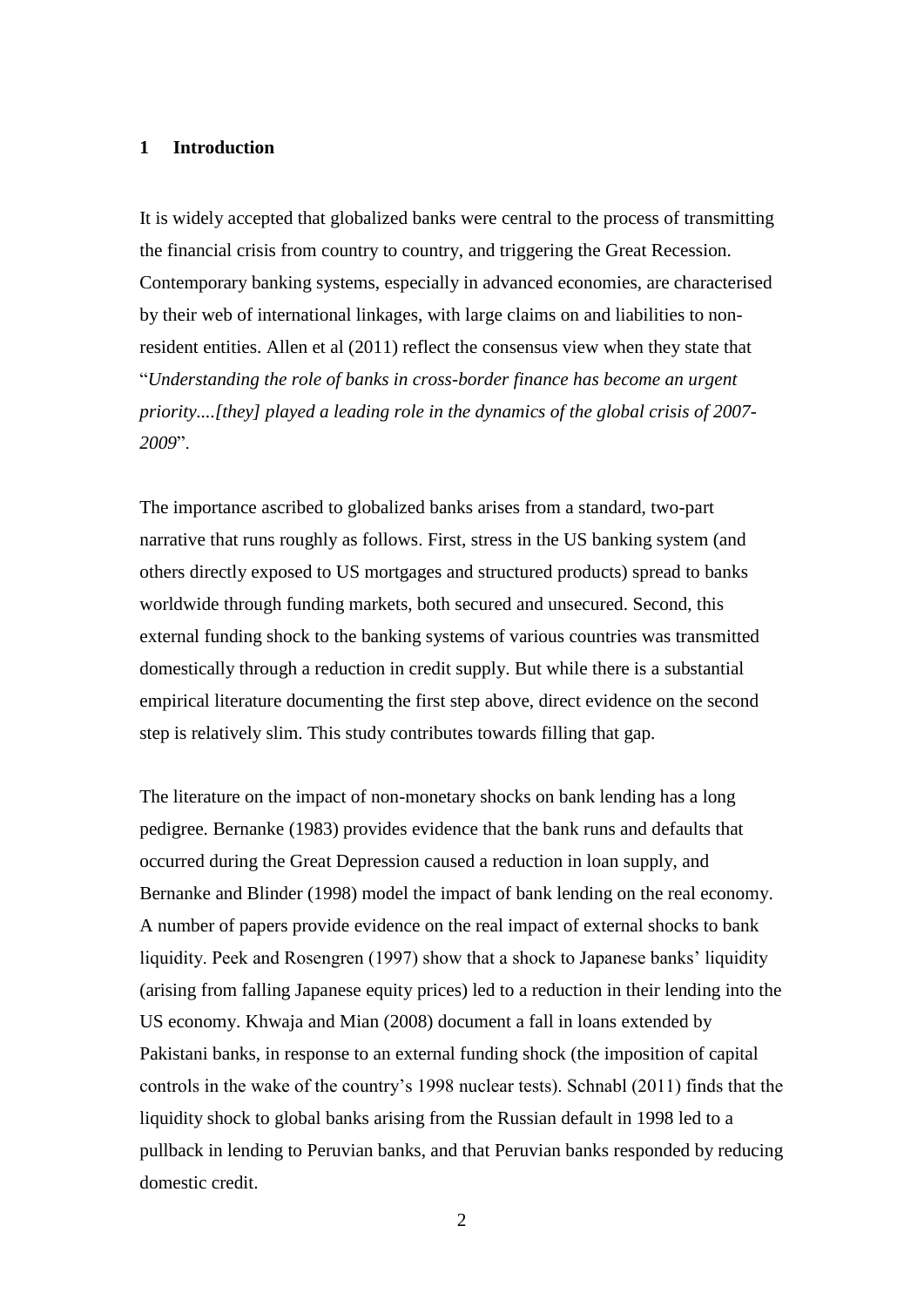That literature certainly suggests that a cutback in credit supply following a shock to external sources of bank funding is likely to have been an important channel of contagion in the recent crisis. This view is mirrored in the almost universal policy consensus that the Great Recession was a bank-led recession, i.e. that the deterioration in the real economy was initiated by a tightening of international credit conditions rather than vice-versa. In a speech given in April 2010, Jean-Claude Trichet summarized the crisis as follows: *"Given heightened concerns about counterparty risk – which intensified dramatically after the failure of Lehman – cash-rich banks proved unwilling to lend to banks needing liquidity. As a result, the global money market came close to a total freeze. The ensuing decline in banks' ability to raise funds led to a tightening of credit conditions facing enterprises and households."<sup>1</sup>* Similar diagnoses may be found on the lips of other central bankers and policy makers. Successive *World Economic Outlooks* (WEOs) and *Global Financial Stability Reports* (GFSRs) from the IMF have placed the "global credit crunch" at the heart of the recession. In the UK, several recent issues of the Bank of England"s *Financial Stability Report* have emphasised the impairment of bank credit arising from the liquidity shock.

This paper investigates how the shock to banks' international funding impacted bank credit supply in a large, non-US, advanced economy during the crisis, thereby providing direct evidence of the transmission channel discussed above. The UK economy provides an ideal testing ground. As a global financial centre, it hosts a large and heterogeneous set of banks, some of which are domestically-owned, but many of which are branches and subsidiaries of banks headquartered in a range of foreign countries. Many of these resident banks have substantial liabilities to non-residents, and are therefore particularly subject to contagion from abroad. And indeed, the shock to external funding that occurred during this crisis was not just large but unprecedented. Chart 1 shows time series from the Bank of International Settlements (BIS) on the aggregate external liabilities of all UK-resident banks, both on an exchange rate-adjusted basis and an unadjusted basis.<sup>2</sup> On an adjusted basis, these

<u>.</u>

 $1$  Trichet (2010)

 $2$  The series showing the stock of exchange rate-adjusted external liabilities is generated by adding quarterly data on exchange rate-adjusted flows to the initial stock.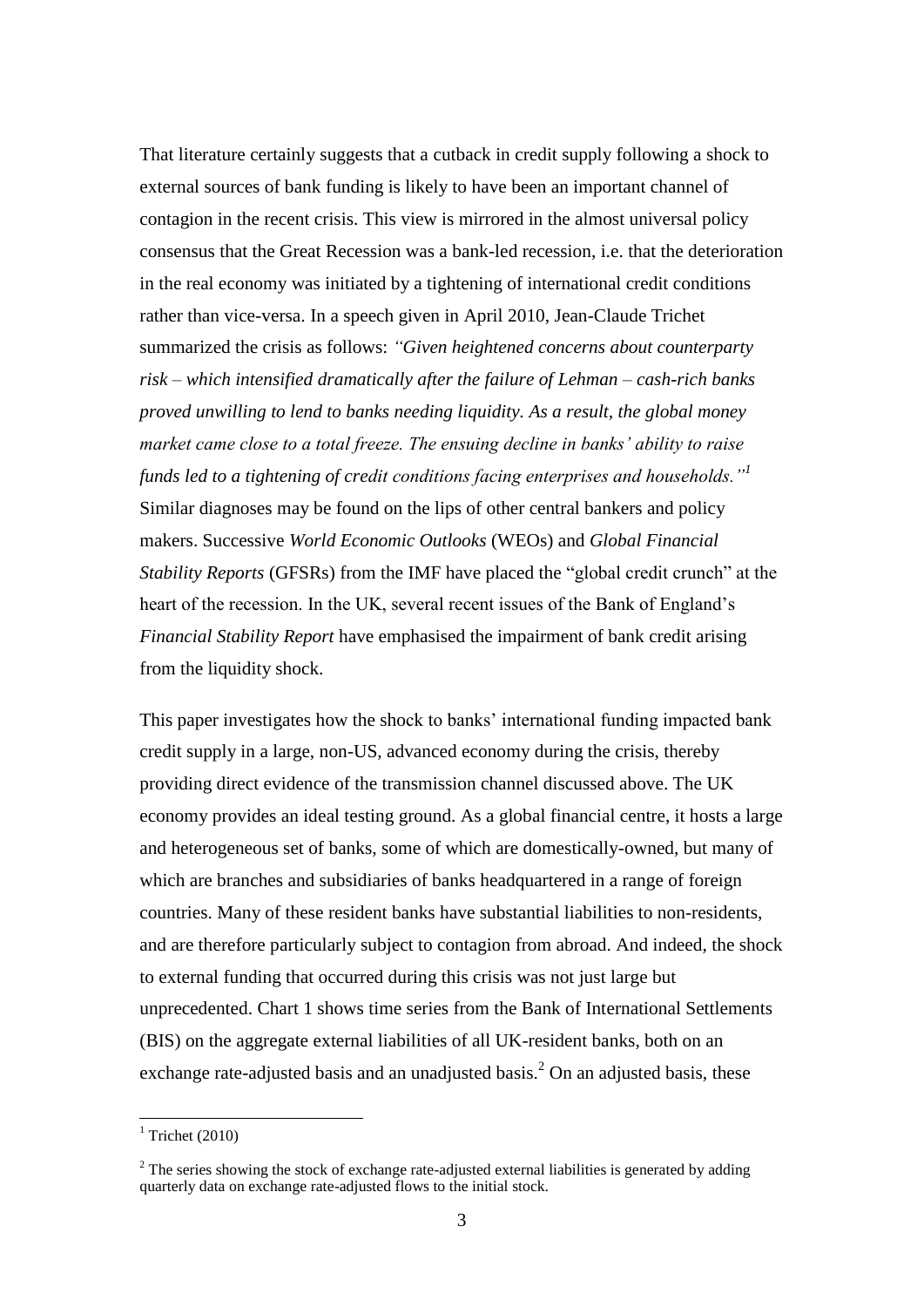liabilities fell by 22 percent from their peak in end-March 2008 to end-October 2009 , when they started stabilizing again. By way of comparison, the previous largest 6 quarter fall in external liabilities was only 9 percent, during the ERM crisis in the early 1990s.



From a balance sheet perspective, a bank can react to a shock to external liabilities in any of three ways, or some combination thereof: (i) it can increase its domestic liabilities, that is, borrow more from resident entities, (ii) it can reduce its foreign assets, that is, lend less to non-residents, or (iii) it can reduce its domestic claims, that is, lend less to residents. The focus of investigation here is whether and to what extent banks reacted using option (iii), thereby transmitting the financial contagion to the real domestic economy. A novel dataset is employed, created from the confidential regulatory returns that every UK-resident bank must file quarterly with the Bank of England. These reports contain detailed balance sheet data, providing considerable bank-by-bank heterogeneity in both the external liquidity shock and domestic lending. Exploiting this heterogeneity enables identification of an effect which would usually be difficult to estimate.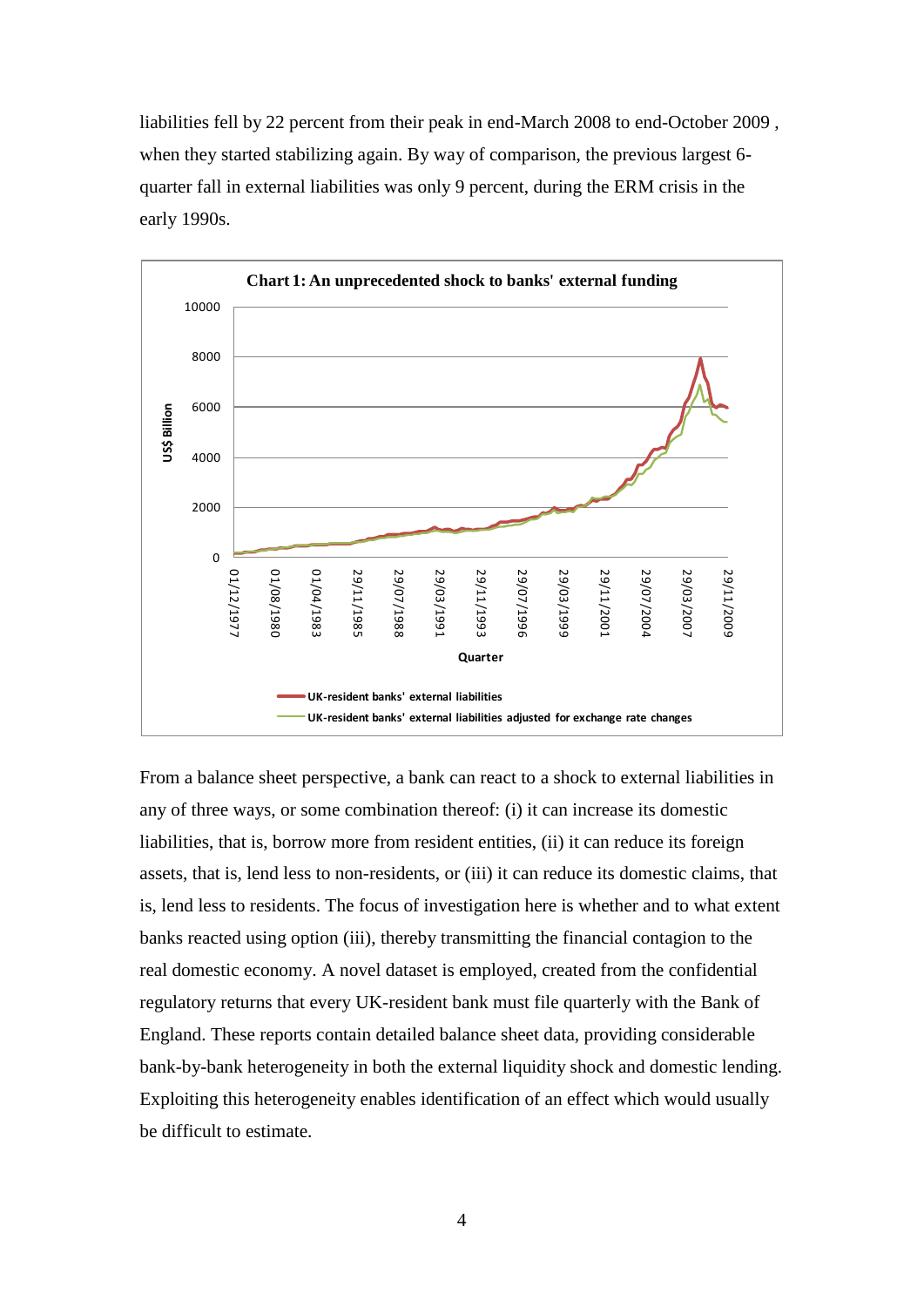The aim is to estimate the impact of the change in banks' external liabilities during the crisis on the change in their domestic lending. OLS is potentially subject to endogeneity and omitted variable bias. Identification is therefore sought by instrumenting the change in banks' external liabilities over the crisis period using three variables. These are: (i) a measure of reliance on wholesale funding, viz. the share of repos in total external liabilities of a bank at the beginning of the crisis; (ii) the share of external liabilities owed to affiliates (as opposed to unaffiliated entities) at the beginning of the crisis; and (iii) a measure of banking system stress in the country in which the bank is headquartered, using the heterogeneity of LIBOR-OIS spreads in different regions of the world. I argue that these instruments are intuitively plausible: all three should be indicative of the size of the funding shock—as attested by a sizeable literature—while not exercising any independent impact on the response variable. Post-estimation tests offer strong support for the validity of the instruments.

The paper is closely related to Cetorelli and Goldberg (2011), who show how the liquidity shock to the banking systems of advanced countries was transmitted to emerging economies via a reduction in bank credit. But of course, contagion was not restricted to transmission from advanced countries to emerging economies. Accordingly, this paper investigates transmission *to* the real economy of a single advanced country arising from a shock to *any* external source of bank liquidity. Because it uses individual bank data, it is able to exploit heterogeneity across banks, rather than relying on cross-country differences.

The study adds to a broader literature on the real impact of the liquidity crisis. Ivashina and Scharfstein (2009) document the fall in syndicated bank lending in the USA during the crisis, providing evidence that this varied according to a bank"s access to stable deposit funding and according to exposure to drawdowns on existing lines of credit. Other studies attempt to identify the impact of the funding shock on particular facets of bank lending, such as trade finance (Amiti and Weinstein (2009), Chor and Manova (2009)). A different approach involves the use of survey data: for example Campello, Graham and Harvey (2010) survey CFOs worldwide to ascertain that credit constrained firms planned deeper cuts in employment and investment, drew down on existing credit lines more and sold more assets to fund operations.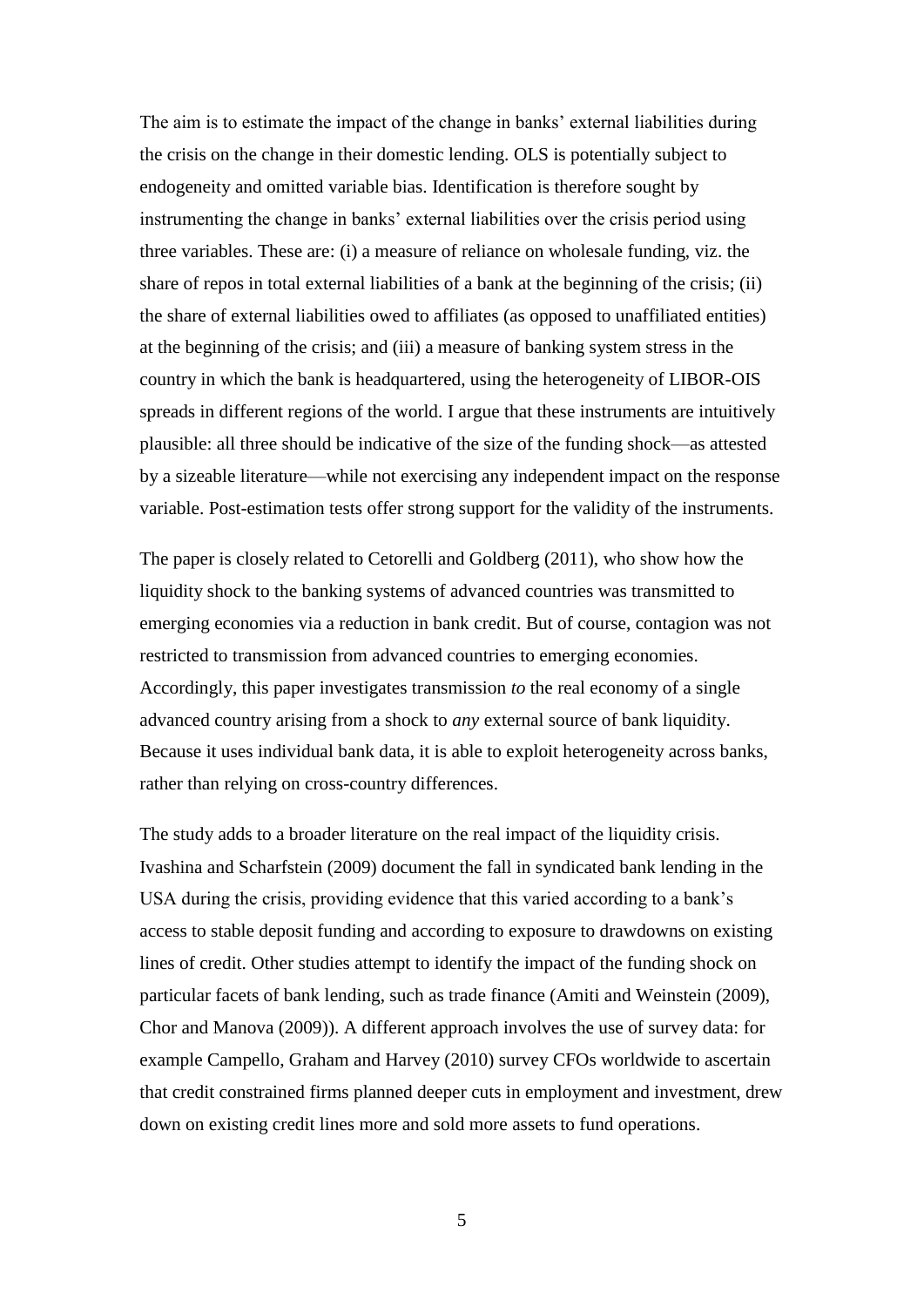The work here takes as an input the shock to banks' international sources of liquidity during the financial crisis, a topic on which there is by now a voluminous empirical literature.<sup>3</sup> Gorton and Metrick (2010) trace the genesis of a "run on repo", i.e. a systemic bank run which occurred not through the traditional channel of depositors withdrawing their funds, but through the withdrawal of repurchase agreements in the vast and global repo market. With minor variations in timing, the pattern was repeated in the inter-bank market for unsecured funding (Acharya and Merrouche  $(2010)$ ).<sup>4</sup> Short-term funding in US dollars came under particular stress, as documented by McGuire and von Peter (2010) and Coffey, Hrung and Sarkar (2009).

To preview the main results of the paper, I find that a shock to banks" external funding was associated with a substantial contraction in domestic lending. This impact is robust across all deciles of the conditional distribution of the response variable. Foreign subsidiaries and branches reduced lending by a larger amount on average than domestically-owned banks, while the latter calibrated the reduction in domestic lending more closely to the size of the funding shock. There is little evidence that foreign assets buffered domestic lending against shocks to foreign liabilities. I also explore the transmission of the external shock to different subcomponents of domestic lending. With the caveat that these sub-samples of the data are smaller and noisier, I find evidence that the shock caused a significant cutback in lending to businesses, to other banks, and to other financial institutions. But I find no evidence for an impact on household lending. This could be because the financial crisis led to the unravelling of the securitisation model of household mortgage lending and caused banks to take mortgages back onto their balance sheets, a development which would tend to increase reported bank lending to households.

The remainder of the paper proceeds as follows. The next section describes the data and estimation strategy. Section 3 provides the main empirical results and section 4 presents some additional results. Section 5 disaggregates domestic lending by sector. Section 6 concludes.

<sup>&</sup>lt;sup>3</sup> Only a small selection of the literature is described here. Other papers include Eichengreen, Mody, Nedeljkovic and Sarno (2009). A rapidly growing theory literature includes Acharya, Gale and Yorulmazer (2009), Brunnermeir and Pederson (2009), Geanakoplos (2009), Dang, Gorton and Holmstrom (2010) and Pagano and Volpin (2009).

<sup>4</sup> Runs also occurred in other funding markets, such as asset backed commercial paper and structured investment vehicles (Covitz, Lang and Suarez (2009), Carey, Correa and Cotter (2009)).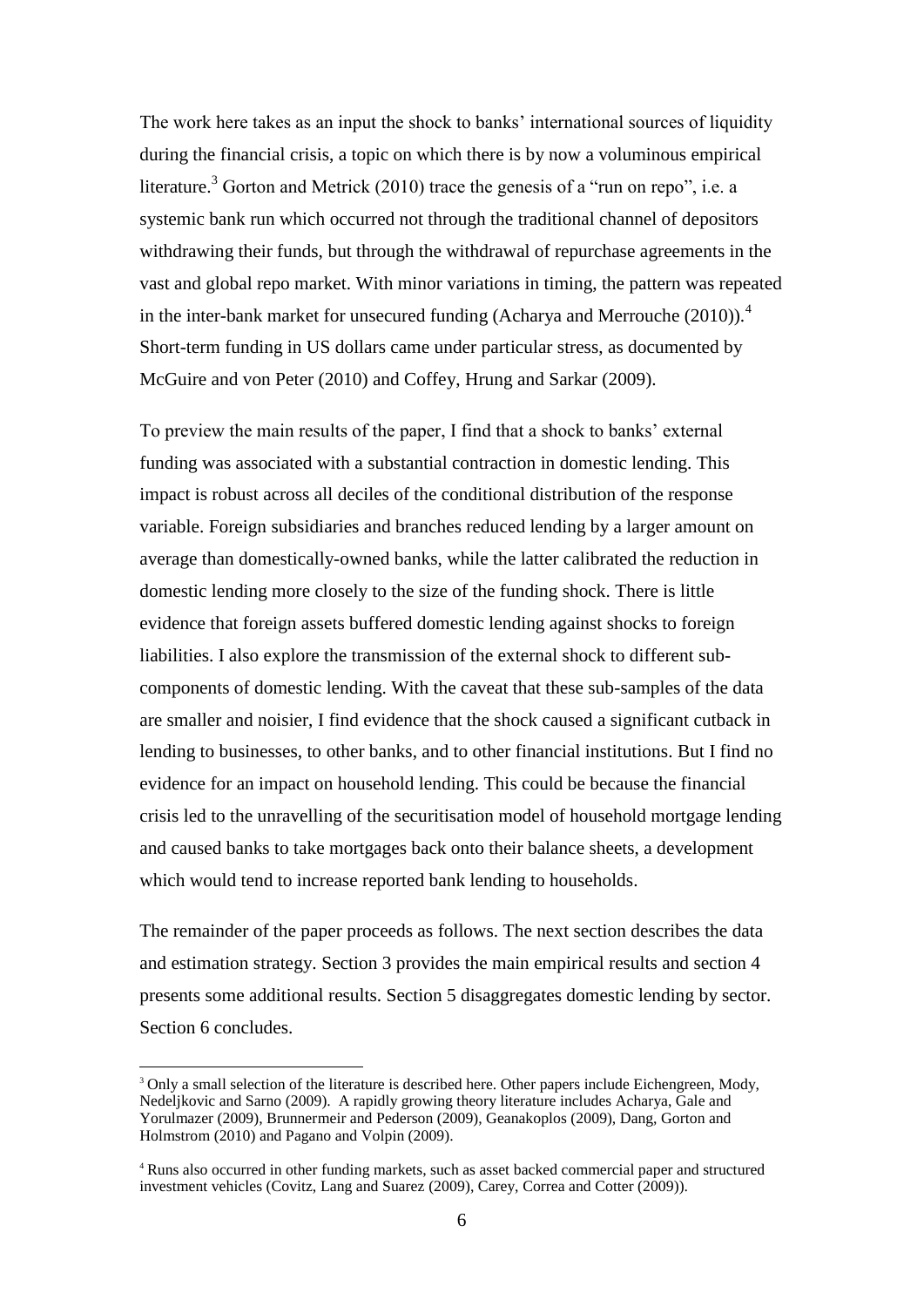#### **2 Data and estimation strategy**

#### *3.1 Data*

1

The UK"s resident banking sector comprises the domestically-incorporated units of UK-owned banks, as well as the subsidiaries and branches of banks headquartered in several other countries.<sup>5</sup> It is the world's largest banking sector by asset size. At end-2009, there were over 300 banks resident in the UK, with total assets amounting to £ 7.6 trillion, or over 500% of GDP.<sup>6</sup> While UK-owned banks are on average larger than foreign branches and subsidiaries, the latter are more numerous, so that the assets of foreign-owned and UK-owned banks are about equal (at 50.5 % and 49.5 % of total assets respectively). Of the foreign-owned banks, European banks have the largest presence, accounting for 27.2 % of total assets, followed by US banks (7.9 %) and Japanese banks (2.4%). There is considerable but not overwhelming concentration in assets; thus the top 10 banks account for about 59.8 % of all banking assets.<sup>7</sup>

As part of the UK"s regulatory regime, all resident banks must report detailed balance sheet data to the Bank of England on a quarterly basis. Data are reported on a locational (unconsolidated) basis. Thus the liabilities and assets reported by the London subsidiary of, say, a bank headquartered in New York, pertain only to the balance sheet of the subsidiary, not the balance sheet of the banking group.

The main reporting vehicle for balance sheet information is the BT form, which disaggregates banks" liabilities into 11 broad categories (such as sight deposits, time deposits, etc.) and assets into 13 categories (such as cash, bills and commercial paper,

<sup>&</sup>lt;sup>5</sup> A "foreign subsidiary" is defined for regulatory purposes as a UK-based company in which a foreign bank holds more than 50% of the nominal value of the share capital, or in which a foreign bank, while holding less than 50% of the share capital, nevertheless controls the composition of the board of directors. A "foreign branch" is any permanent establishment (as defined for UK tax purposes) other than a foreign subsidiary, which has and habitually exercises the authority to negotiate and conclude contracts on behalf of its foreign owner. Subsidiaries are subject to regulation—for example on minimum capital requirements—by the Financial Services Authority (FSA), while branches are not. See Aiyar, Calomiris and Wieladek (2011) for further discussion of the UK banking industry and regulatory differences between institutions.

 $6$  By way of comparison, US-resident banks at end-2009 had assets of US\$ 11.67 trillion, or £7.19 trillion.

<sup>7</sup> This is in contrast to the much greater concentration in the assets of UK-*owned* banks on a *consolidated* (banking group) basis: the top 10 UK-owned banks account for over 95% of the consolidated assets of UK-owned banks.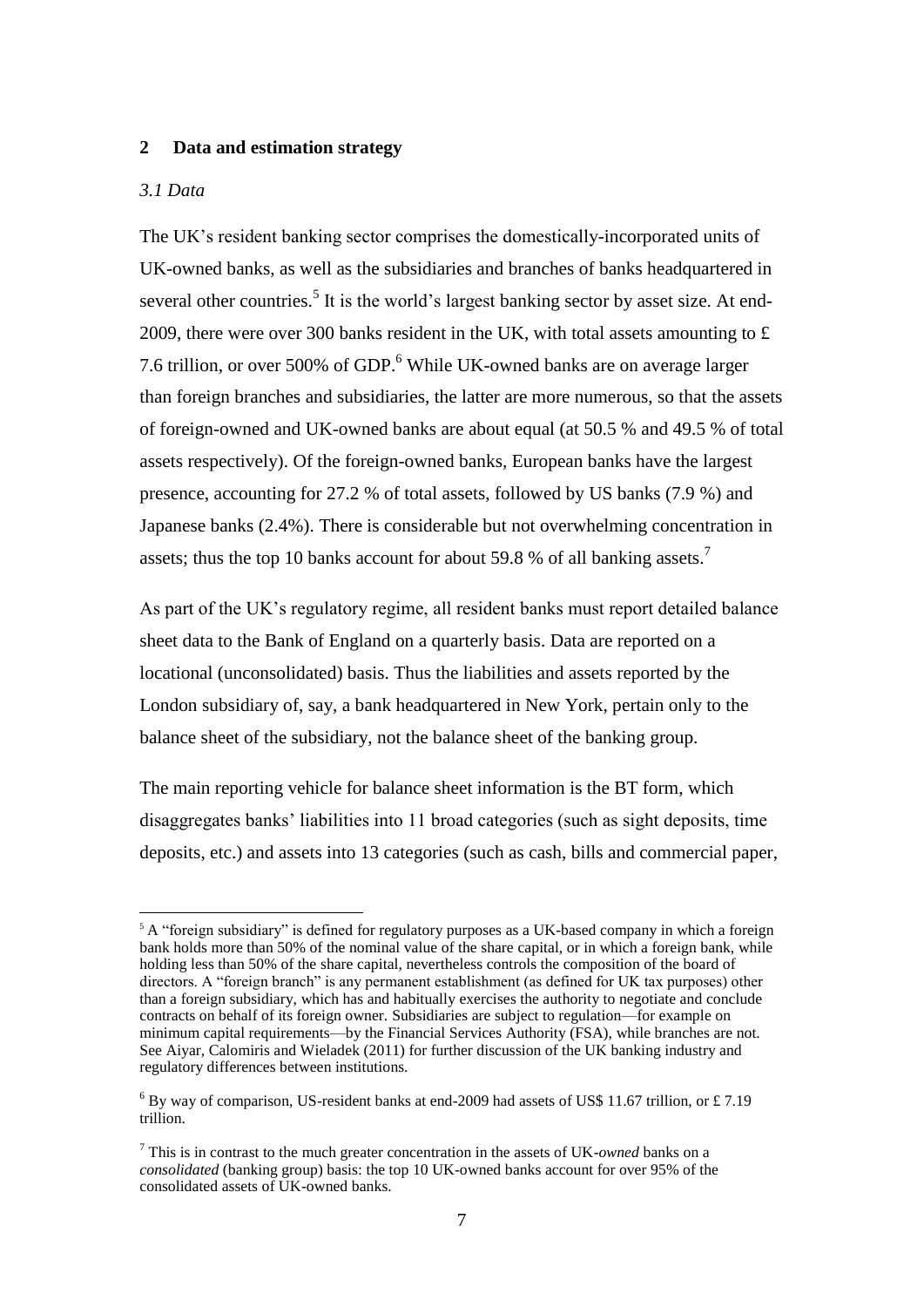market loans, etc.).<sup>8</sup> Each category is split into several sub-categories, some of which contain information on counterparties. The BE form further disaggregates line items from the BT form, focusing particularly on providing more granular counterparty data. The CL and CC forms are used to report on, respectively, banks' external liabilities and assets, i.e. their funding from and their claims on non-residents.

Using data reported on the BT and BE forms, I construct for each UK-resident bank a time-series for claims on households, on businesses, on other banks and on other financial institutions (OFIs). The sum of claims on these four sectors is defined as domestic lending, which is analyzed in conjunction with data on external liabilities from the CL form. Bank mergers are dealt with by creating a synthetic merged series for the entire period.<sup>9</sup> Banks which started or ceased operations during the period studied, or which reported no external liabilities, or which stopped reporting external liabilities during the period studied, are omitted from the sample.<sup>10</sup> These adjustments yield a sample of 141 banks, of which 17 are UK-owned, 32 are foreign subsidiaries, and 92 are foreign branches. These 141 banks accounted for 92.5 % of the assets of all UK-resident banks at the beginning of the sample period.

Table A below shows some summary statistics for the sample. I focus on domestic lending and external liabilities, the two main variables of interest. Since there are considerable differences by bank type—whether a bank is UK-owned, a subsidiary or a branch—reflecting differences in business models, the summary statistics are disaggregated accordingly.<sup>11</sup>The stock of domestic lending and external liabilities is measured at the beginning of what is called the "shock period": the period between end-Q1 2008 and end-Q3 2009 during which external liabilities collapsed so dramatically (see Chart 1 above). Changes in the variables of interest are measured as

<sup>&</sup>lt;sup>8</sup> All regulatory forms used in this study can be viewed at [http://www.bankofengland.co.uk/statistics/reporters/defs/defs.htm.](http://www.bankofengland.co.uk/statistics/reporters/defs/defs.htm)

 $9<sup>9</sup>$  As a robustness check, the main regressions in this paper are repeated using a data sample in which merging banks are *not* combined into a single synthetic series. The results are qualitatively unchanged.

 $10$  Banks are required to report external liabilities using the CL form only if such liabilities exceed £300 million, so a bank could cease to report external liabilities within the period of study if such liabilities fell below this threshold.

 $11$  Apart from the differences between locally-owned banks, subsidiaries and branches documented here, another significant feature of the UK banking industry is the high degree of concentration in lending, especially to the household sector. This is examined in Section 6.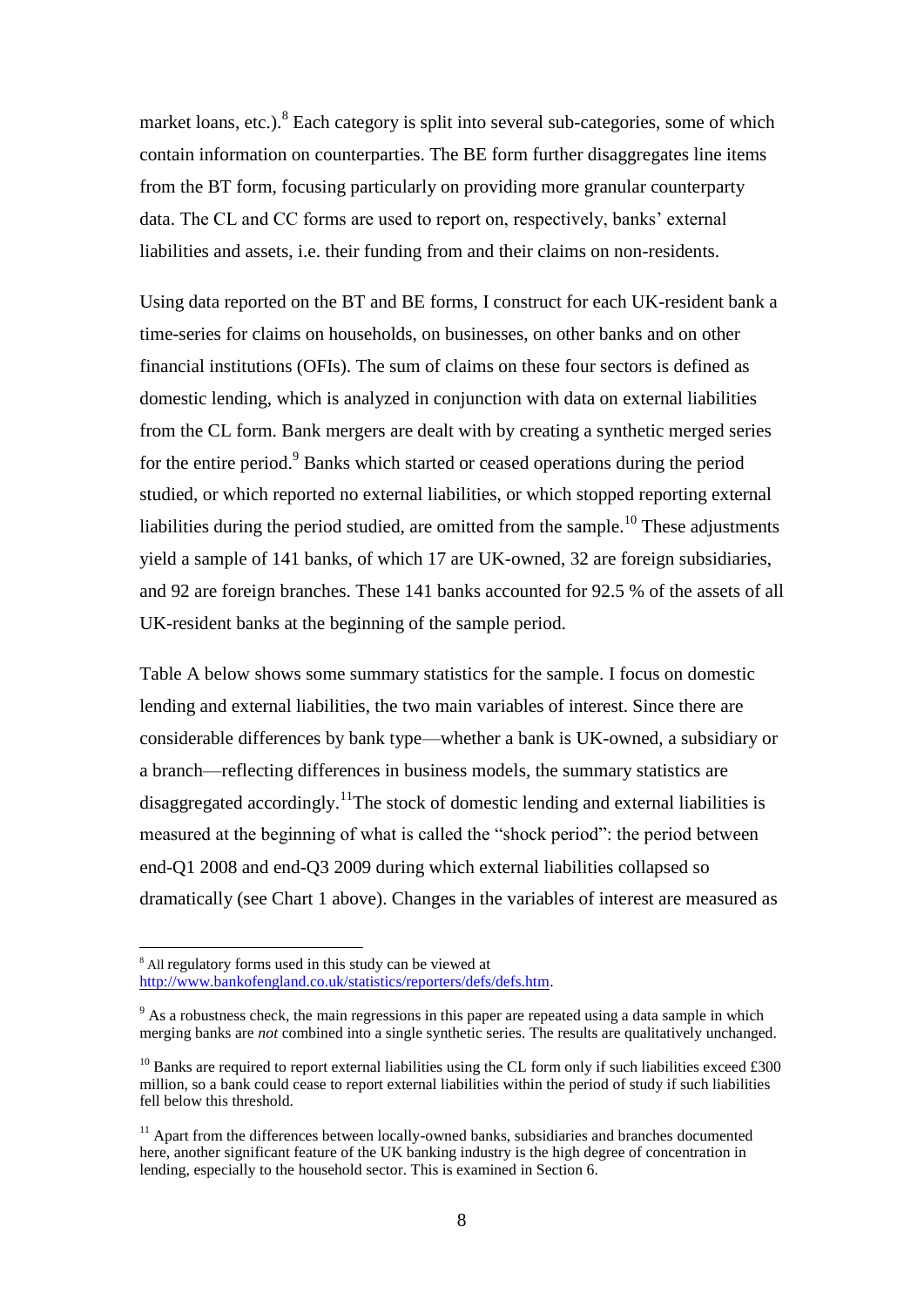changes over the shock period, and adjusted for exchange rate movements using data on currency composition.

| Stock 1/ |            |         | % change          |         |      |  |
|----------|------------|---------|-------------------|---------|------|--|
| Mean     | Median     | S.D.    | Mean              | Median  | S.D. |  |
|          | £ millions |         |                   |         |      |  |
|          |            |         |                   |         |      |  |
| 23,593   | 3,245      | 65,332  | $-16.1$           | $-15.7$ | 25.9 |  |
| 62,436   | 3,120      | 131,069 | $-13.3$           | $-11.4$ | 27.2 |  |
| 6,712    | 1,438      | 12,753  | $-20.3$           | $-20.3$ | 27.9 |  |
| 22,287   | 5,082      | 55,740  | $-15.1$           | $-16.2$ | 25.0 |  |
|          |            |         |                   |         |      |  |
| 20,434   | 1,310      | 69,160  | $-15.4$           | $-12.6$ | 33.9 |  |
| 93,912   | 6,647      | 169,303 | 8.6               | 10.5    | 26.0 |  |
| 15,515   | 1,264      | 41,153  | $-19.9$           | $-19.6$ | 27.7 |  |
| 8,568    | 1,106      | 24,134  | $-18.2$           | $-18.3$ | 35.6 |  |
|          |            |         |                   |         |      |  |
|          |            |         |                   |         |      |  |
| 62.7     | 67.2       | 24.3    |                   |         |      |  |
| 40.8     | 37.3       | 29.3    |                   |         |      |  |
| 51.4     | 55.0       | 25.1    |                   |         |      |  |
| 70.6     | 72.7       | 18.6    |                   |         |      |  |
|          |            |         |                   |         |      |  |
| 33.6     | 29.4       | 23.6    |                   |         |      |  |
| 58.1     | 57.6       | 26.5    |                   |         |      |  |
| 46.6     | 41.5       | 20.5    |                   |         |      |  |
| 24.5     | 19.8       | 18.3    |                   |         |      |  |
|          |            |         | % of total assets |         |      |  |

#### **Table A: Summary statistics**

1/ Measured at end-March 2008

2/ The sample comprises 141 UK-resident banks, of which 17 are UK-owned, 32 are foreign subsidiaries, and 92 are foreign branches.

At the beginning of the shock period, UK-resident banks on average had large external liabilities as a share of total liabilities. The ratio was highest for foreign branches, followed by foreign subsidiaries, but even the UK-owned banks sourced more than 40% of their funding from abroad. This pattern was inverted for domestic lending, with UK-owned banks having the largest domestic lending as a share of total assets, followed by subsidiaries and then branches. But even the foreign branches held a substantial fraction of their total assets—about a quarter—in domestic claims.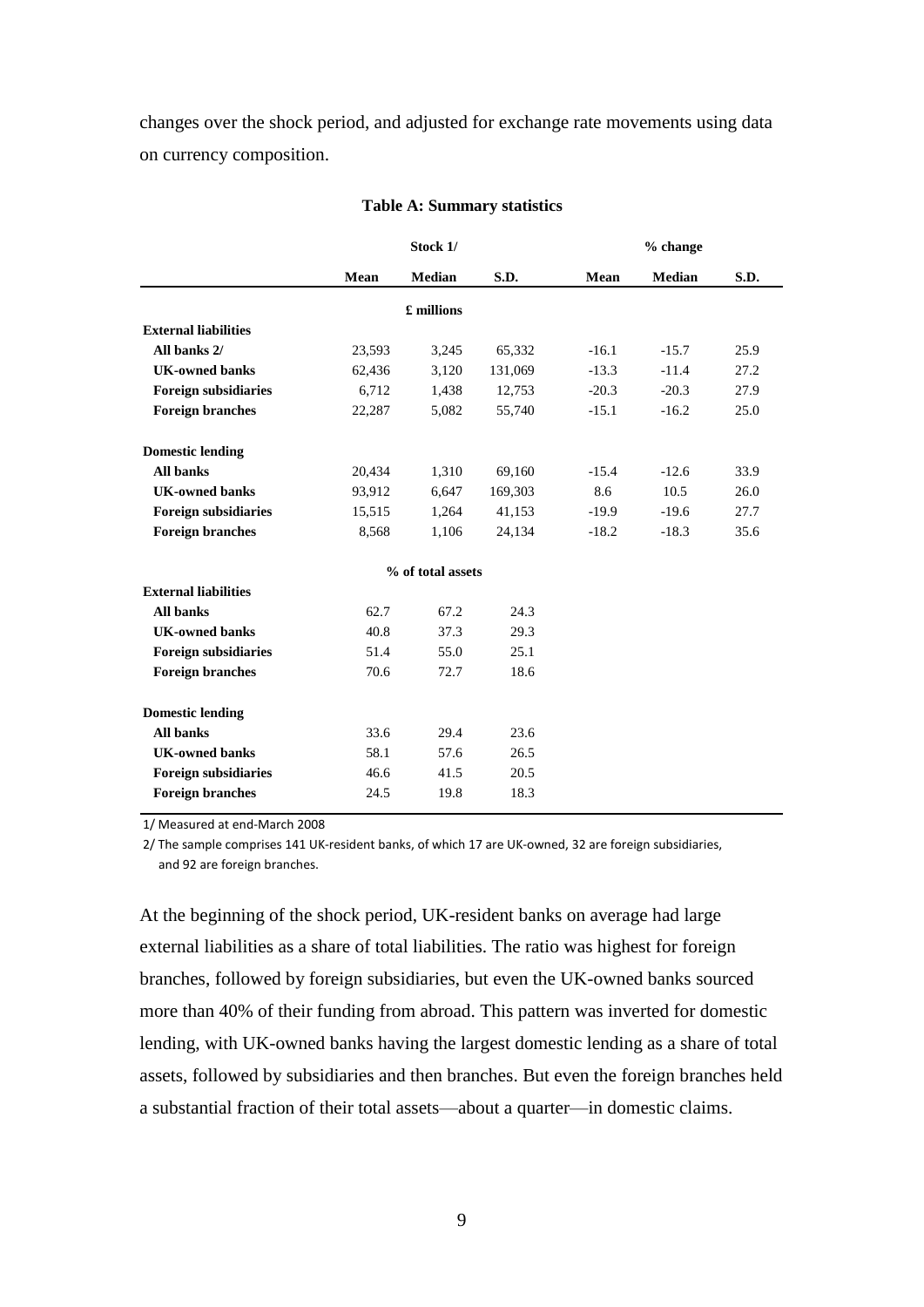The shock to external liabilities was very large for all bank types. But it was greatest for foreign subsidiaries, followed by foreign branches and then UK-owned banks. The change in domestic lending was correspondingly large for subsidiaries and branches. UK-owned banks, in contrast, actually expanded their domestic loan book on average over the shock period (but with much variation within the group). These differences in initial conditions, and in the magnitude of the shock, suggest that the response to the shock may also have differed by bank type, an issue which is pursued in section 5.1.

#### *3.2 Estimation*

The aim is to examine the impact of a change in banks' external liabilities on its domestic lending over the shock period. Since this is primarily an event study rather than an effort to identify long-run relationships that hold in normal times, the approach employed here relies on cross-sectional heterogeneity in differenced variables.<sup>12</sup> Focusing on cross-sectional heterogeneity over a well-specified shock period has two attractive features in this context. First, it enables the study to abstract from the questions of appropriate lag structure that would arise in a panel context. Second, collapsing the data circumvents the bias introduced by serial correlation in the independent variable (Betrand, Dufflo and Mullainathan (2004)).

The following baseline specification is used.

$$
\Delta DL_i = \alpha + \beta_1 \Delta XL_i + \beta_2 DEMAND_i + \gamma' Z_i + \varepsilon_i \tag{1}
$$

where i indexes banks;

1

ΔDL denotes the change in (log) domestic lending over the shock period; *XL* denotes the change in (log) external liabilities over the shock period; *DEMAND<sup>i</sup>* denotes a bank-specific demand shock; and Z is a vector of controls (with a corresponding vector of parameters  $\gamma$ ).

<sup>&</sup>lt;sup>12</sup> The empirical design is thus similar to Schnabl's (2011) event study of the liquidity shock caused by the 1998 Russian default, and its impact on bank lending in Peru.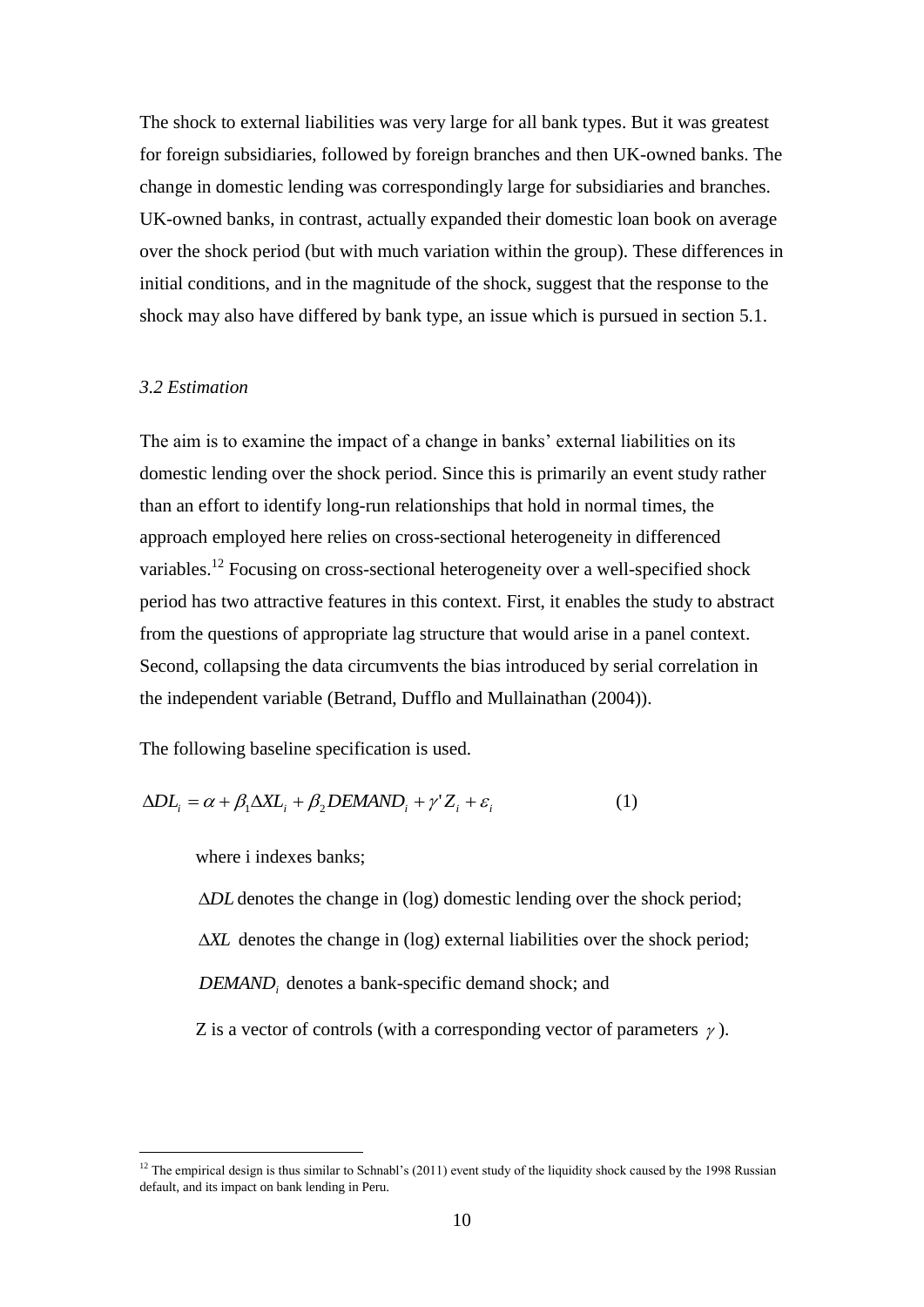Equation (1) attempts to control for bank-specific demand shocks through the term *DEMAND<sup>i</sup>* . This is constructed as follows:

$$
DEMAND_i = \sum_{j \in J} s_{ij} \Delta TBL_{ij}
$$

where j indexes sector and  $j \in J$  = {Households, Businesses, Other Banks, OFIs};

 $s_{ij}$  denotes bank i's claims on sector j as a ratio of its total domestic claims; and

*TBLij* denotes the change in lending by all banks *except* bank i to sector j.

DEMAND thus seeks identification of the impact of demand by exploiting the heterogeneity of sectoral exposures across banks. For each bank, it uses the sectoral exposure pattern of that bank to weight lending growth by all *other* banks across sectors. All other things equal, banks with large exposure to a sector which experiences a relatively large fall in demand will see domestic lending fall by more than banks with small exposure to that sector: the coefficient on DEMAND should pick up this effect. To some extent this proxy for demand conditions may also pick up supply-side effects (as would any other proxy for demand, such as value-added in each sector, which may determine demand for bank loans but would also reflect loan availability). But it will only pick up *aggregate* supply side effects that affect lending by all banks, not supply side effects which are specific to any particular bank. The bank-specific heterogeneity in the variable arises from differential exposures across sectors.

Given the origins of the financial crisis in the US mortgage market, it seems plausible that *XL* is exogenous. But this needs to be established rather than assumed, so that estimating equation (1) using OLS is potentially subject to the standard problems of omitted variable bias and endogeneity. One or more non-observables might affect both the response variable (the change in domestic lending) and the explanatory variable of interest (the change in external liabilities). Moreover, given the imperfections of the demand control, a relationship between the response and conditioning variable could occur, say, because weak demand generates a fall in the need for external funding.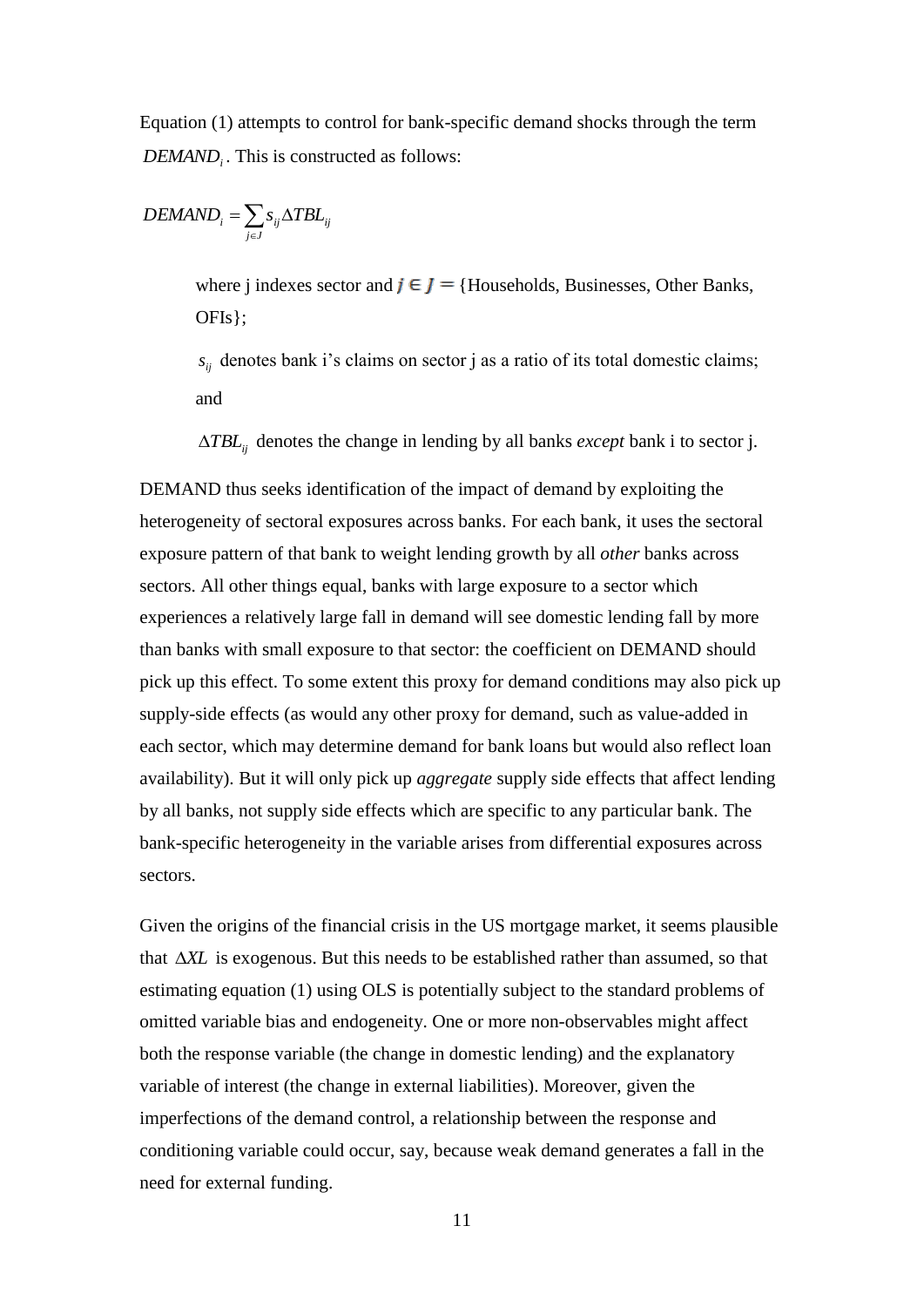These issues are addressed by instrumenting the conditioning variable, the change in external liabilities over the shock period. Three instruments are used.

The first instrument is the share of repos—repurchase agreements—in a bank"s total external liabilities, immediately prior to the shock. This is a measure of ex-ante reliance on wholesale external funding. As described in the literature review, there is ample evidence showing that the funding shock was transmitted through the repo market, with the haircut on repos increasing to unprecedented levels in the aftermath of the Lehman collapse. Gorton and Metrick (2010) argue that the run on repo was the chief distinguishing feature of this financial crisis. Raddatsz (2010) presents crosscountry evidence that banks with more reliance on wholesale funding came under greater stress—as measured by returns—following Lehman. So it is plausible that this instrument should predict the size of the funding shock in the subsequent period. Both the stock nature of the instrument and its time of measurement would suggest that it should not itself be affected by the subsequent change in banks" domestic lending. Moreover, it seems unlikely that it would impact a future change in domestic lending except through the funding shock.

The second instrument is the ex-ante share of external liabilities owed to foreign affiliates, i.e. "within firm" borrowing as opposed to borrowing from unaffiliated firms. There is substantial evidence that globalised banks with foreign affiliates activate internal capital markets in the face of liquidity shocks. A series of papers demonstrate that this smoothing of liquidity operates in both directions. Thus Cetorelli and Goldberg (2009) show that large US banks absorb liquidity from foreign affiliates in the face of domestic shocks, while de Haas and van Lelyveld (2010) show that in a financial crisis, foreign subsidiaries rely on liquidity support from parents to smooth credit supply.<sup>13</sup> Therefore it is likely that banks with a larger share of exposure to foreign affiliates enjoy relatively greater insulation from external liquidity shocks. As with the repo instrument, the share of liabilities to foreign affiliates is measured immediately prior to the shock period.

The third instrument is a measure of banking system stress during the shock in the region in which a bank is headquartered. LIBOR-OIS spreads (or local equivalents)

<u>.</u>

<sup>&</sup>lt;sup>13</sup> Further evidence on internal capital markets is contained in Campello (2002) and Ashcraft (2008).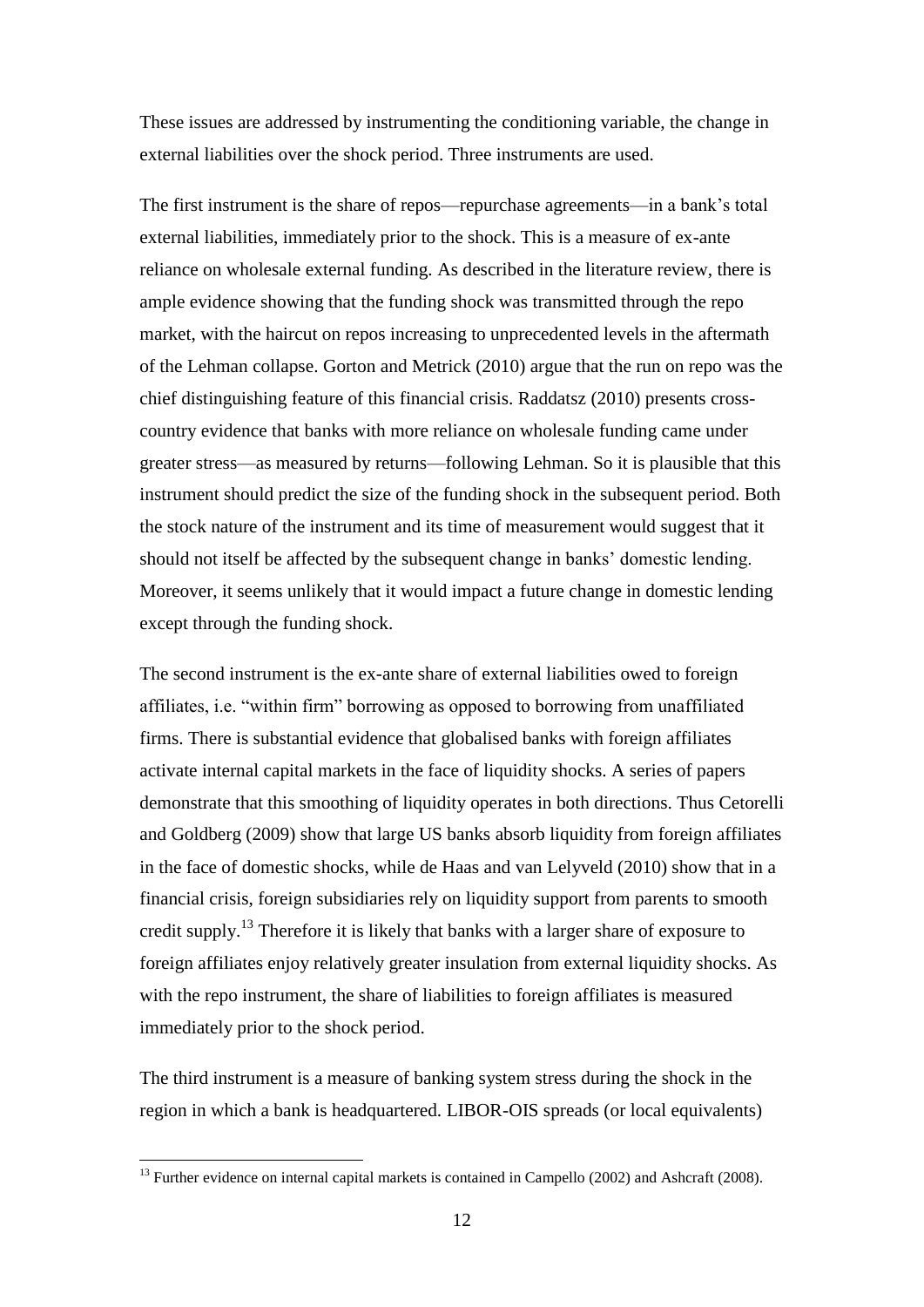are used to gauge the level of banking system stress.<sup>14</sup> All countries which own sample banks are grouped into one of nine regions: UK, USA, Eurozone, Switzerland, Australia, Canada, Japan, non-Japan Asia and Other. For each rion, a variable is constructed containing the difference between the average LIBOR-OIS spread during the shock period and the average during the previous 6-quarter period.<sup>15</sup> As Charts 2 and 3 below show, while LIBOR-OIS spreads shot up in all regions during the shock, there was considerable heterogeneity in the extent of this upward movement, with Australian, Canadian and Asian banking systems registering a much smaller mean increase than major Western banking systems.

 $14$  An overnight index swap (OIS) is an interest rate swap in which the floating leg is tied to an index of overnight rates. The two parties agree to exchange, on a given notional amount, the difference between interest accrued on the fixed and floating legs. The fixed rate is a proxy for market expectations of future overnight rates, with minimal credit risk (because of the short maturity of the claim). Therefore the spread against LIBOR provides a measure of credit risk in the interbank market.

<sup>&</sup>lt;sup>15</sup> Wherever possible, a regional equivalent is used in place of the LIBOR. Thus the EURIBOR is used for the Eurozone, the TIBOR for Japan, the SIBOR for Singapore, the HIBOR for Hong Kong, the CDOR for Canada and the Bank Bill Swap Reference Rate (BBSW) for Australia, with spreads taken over the corresponding overnight index swap (OIS). For the region non-Japan Asia, an average of the SIBOR-OIS and HIBOR-OIS spread is used, while for the residual region Other, an unweighted average of the spreads for all other regions is used.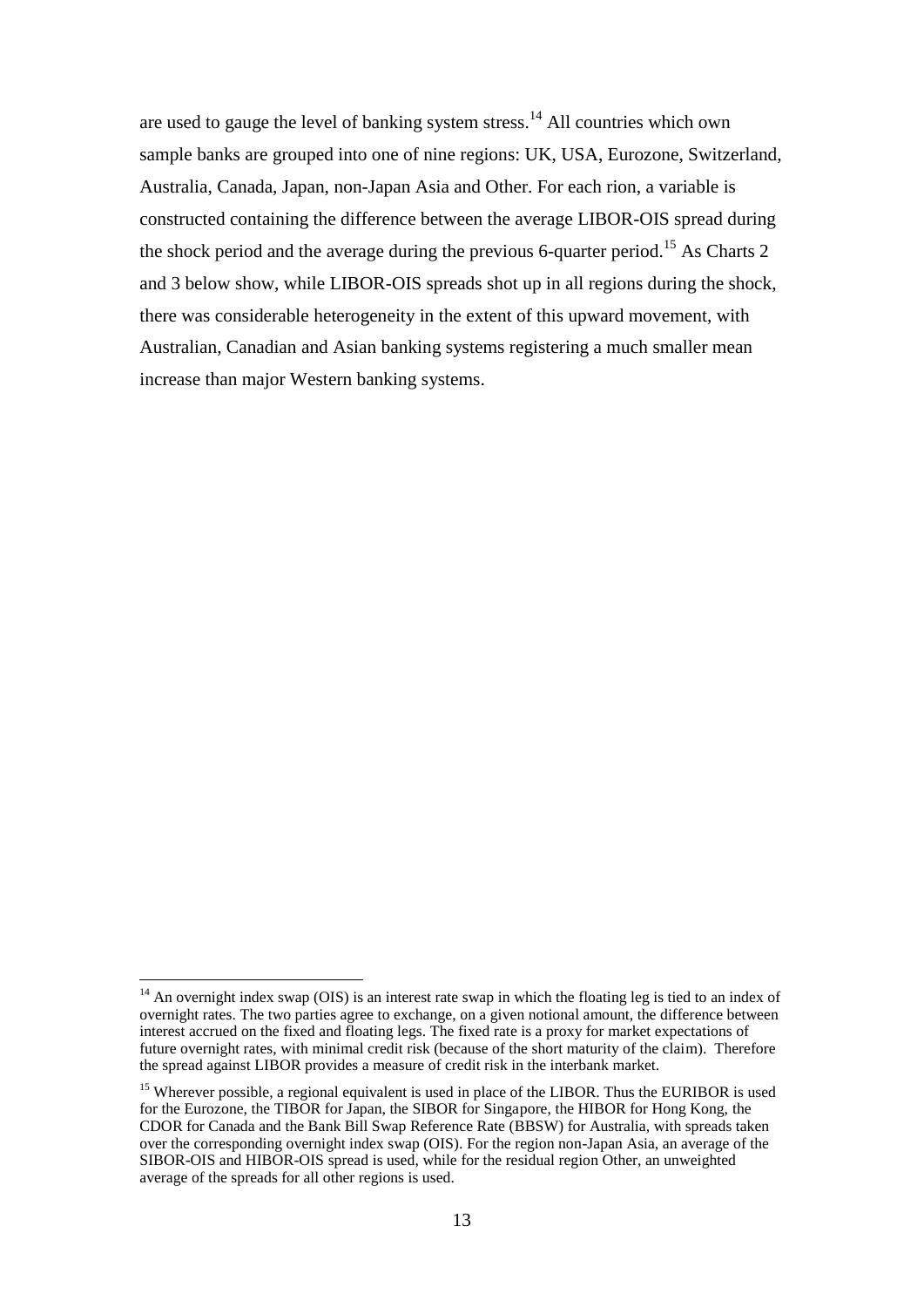Spread



**Chart 2: LIBOR-OIS spreads**

**Chart 3: Mean LIBOR-OIS spreads**

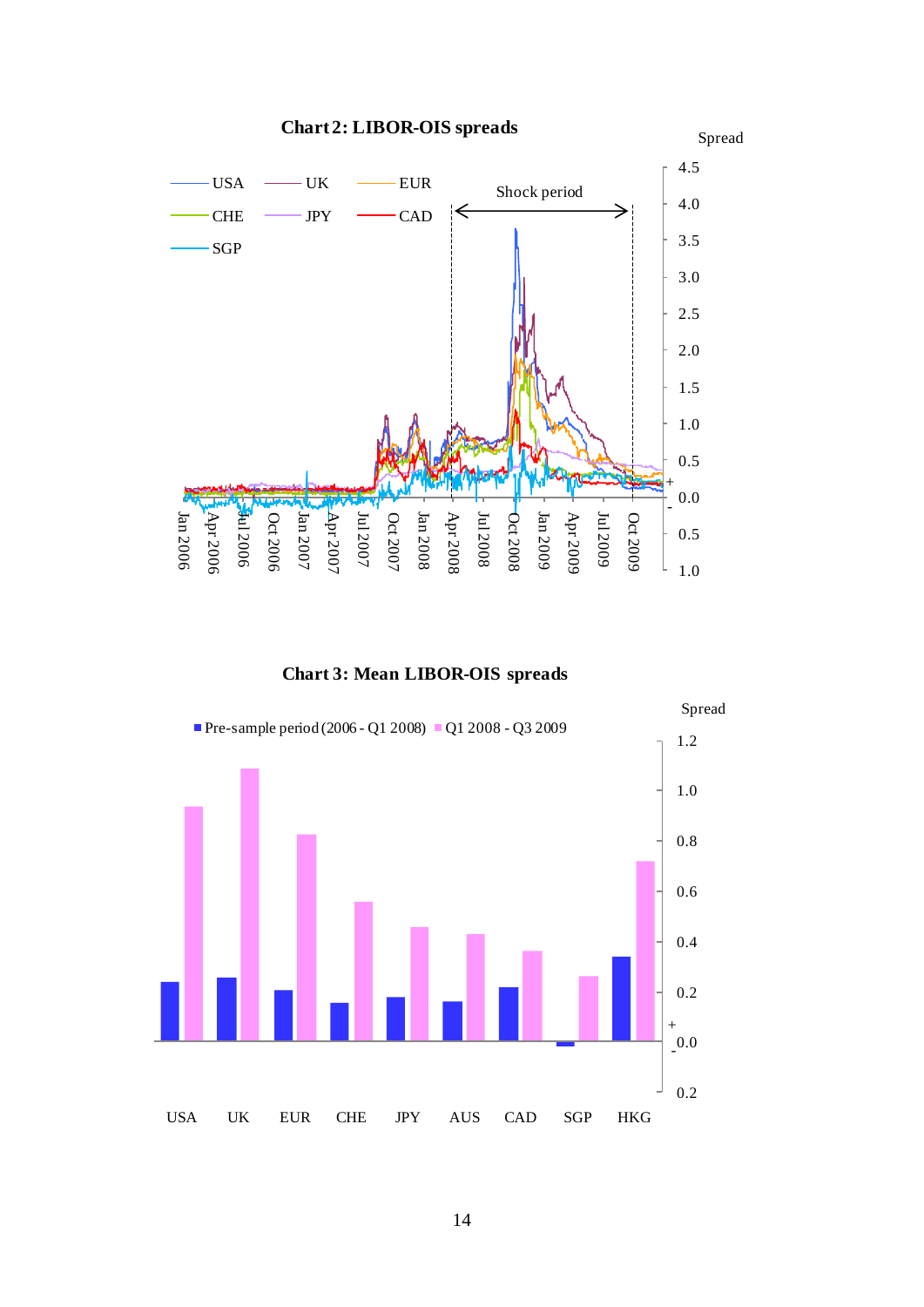The LIBOR-OIS spread measures counterparty risk among participating banks.<sup>16</sup> The heterogeneity of counterparty risk among different banking systems during the crisis is well documented; see, for example, Genberg, Hui, Wong and Chung (2009) and Baba and Packer (2009). The divergence by region in the mean increase of the LIBOR-OIS spread provides a measure of this heterogeneity. Other things equal, a greater increase in counterparty risk in a particular banking system should be associated with a greater withdrawal of interbank liquidity.

#### **4 Main Results**

1

Table B presents the results of 2SLS estimation using the instruments described above.

<sup>&</sup>lt;sup>16</sup> See Taylor and Williams (2008) for evidence that the LIBOR-OIS spread indeed provides a measure of counterparty risk among banks. In particular, they refute the hypothesis that the spread also picks-up liquidity constraints.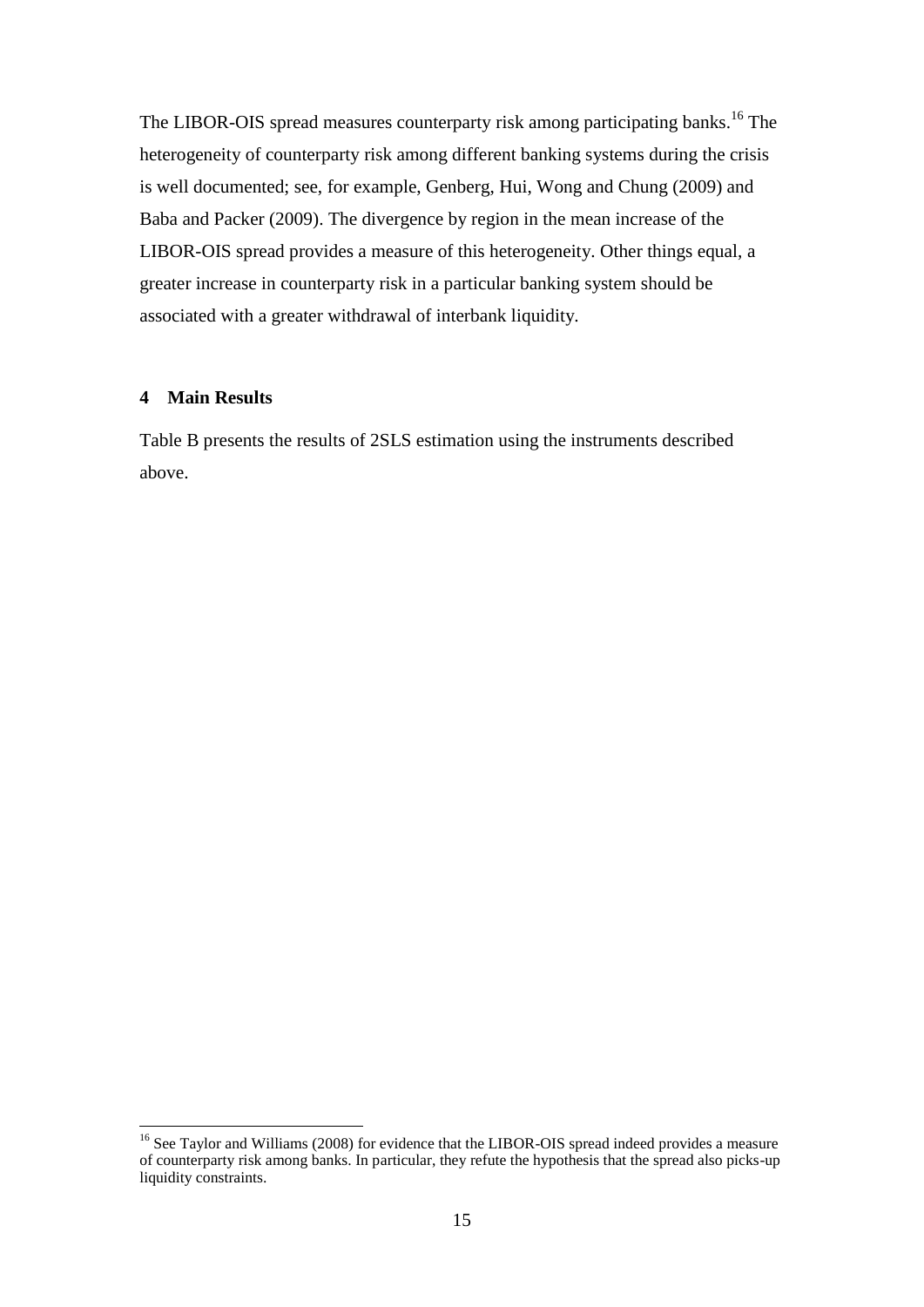|                                                                                | 1       | $\overline{2}$ | 3       | 4         |
|--------------------------------------------------------------------------------|---------|----------------|---------|-----------|
| Dependent variable: ADL                                                        | 2SLS    | 2SLS           | 2SLS    | 2SLS      |
| $\Delta X L$                                                                   | $.55**$ | $0.59**$       | $.65**$ | $.60**$   |
|                                                                                | 0.27    | 0.25           | 0.28    | 0.28      |
| <b>DEMAND</b>                                                                  |         | $.035***$      |         | $.032***$ |
|                                                                                |         | 0.009          |         | 0.01      |
| Size controls                                                                  | No      | No             | Yes     | Yes       |
| N                                                                              | 141     | 141            | 141     | 141       |
| Underidentification (H0: Not identified)                                       |         |                |         |           |
| K-P Wald rank LM-statistic                                                     | 10.3    | 11.83          | 9.3     | 10.12     |
| p-value                                                                        | 0.012   | 0.008          | 0.02    | 0.01      |
| Overidentifying restrictions (H0: Instruments uncorrelated with error process) |         |                |         |           |
| Sargan chi-squared statistic                                                   | 0.35    | 0.17           | 0.12    | 0.071     |
| p-value                                                                        | 0.84    | 0.92           | 0.94    | 0.96      |
| Weak instruments (H0: Instruments are weak)                                    |         |                |         |           |
| K-P rank Wald F-statistic                                                      | 10.23   | 12.46          | 9.74    | 10.25     |
| 10% critical value (Stock and Yogo)                                            | 9.1     | 9.1            | 9.1     | 9.1       |

#### **Table B: Impact of change in external liabilities on change in domestic lending (a)**

(a) Heteroskedasticity-robust standard errors reported below coefficients. \*, \*\* and \*\*\* denote 1%, 5% and 10% levels of significance respectively. These conventions apply to all following tables of regression results. Size controls include total bank assets prior to the shock period, and total external liabilities prior to the shock period.

Column 2 estimates equation (1). A fall in external liabilities of 1 percent leads to a reduction in domestic lending of about 0.6 percent, a substantial impact. Demand shocks, proxied by bank-specific sectoral exposures, exert a significant independent effect on domestic lending, with the expected sign. If the instruments used are valid, including or excluding the demand shock variable should have little impact on the coefficient of interest. This is confirmed by column 1, where DEMAND is omitted from the specification; the co-efficient on  $\Delta X L$  remains significant and of a very similar magnitude.

Columns 3 and 4 introduce two controls relating to the size of the bank"s balance sheet and external operations. The first is total assets immediately prior to the crisis, and the second is total external liabilities immediately prior to the crisis. Both variables are significant with the expected signs (positive and negative, respectively). They are retained as controls for subsequent regressions tabulated in this paper, but not individually reported, since they make no significant difference to the estimate of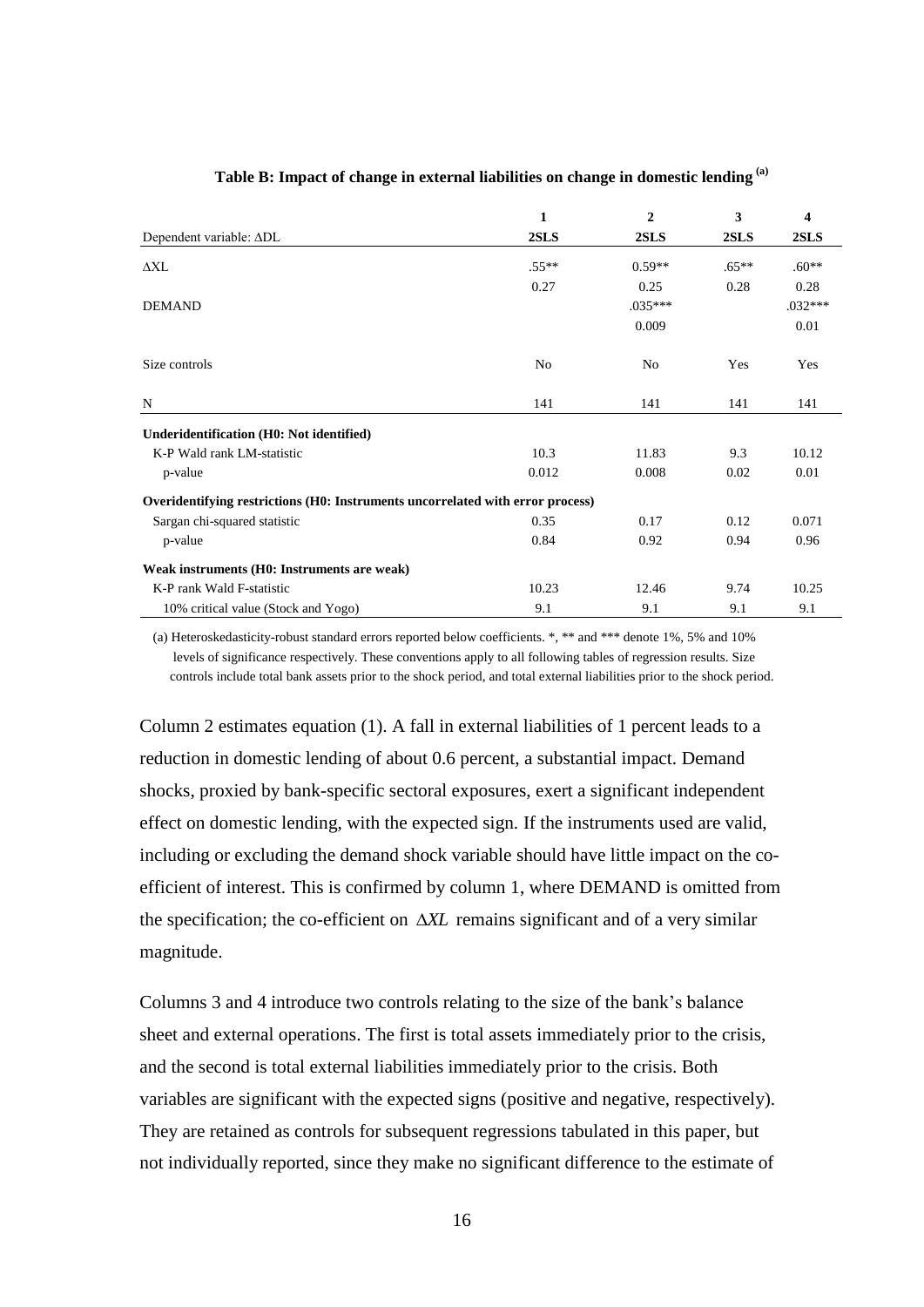the parameters of interest (as can be seen by comparing columns 3 and 4 with columns 1 and 2).

A comprehensive set of post-estimation tests of instrument validity is reported for each regression. The Kleinbergen-Paap rank LM-statistic tests for identification (Kleinbergen and Paap (2006)): the null hypothesis that the instruments are uncorrelated with the endogenous regressor is strongly rejected. Because three instruments are used for a single endogenous regressor, it is possible to conduct Sargan-Hansen tests of overidentifying restrictions. Under all specifications above, the null hypothesis that the exclusion restriction is valid—i.e. that the instruments are uncorrelated with the error term of the structural equation (1)—cannot be rejected. Moreover, p-values indicate that the Sargan statistic lies far to the left of the rejection zone. Finally, the Kleinberg-Paap rank Wald F-statistic indicates that the instruments used are sufficiently strong.<sup>17</sup>

On the basis of strong support from post-estimation tests and the intuitive appeal of the instruments used, I conclude that the impact of the external funding shock on banks" domestic lending is well identified and substantial. This is the paper"s central result.

 $17$  The Cragg-Donald Wald statistic is more conventionally used to test for weakness of instruments, but is invalid under heteroskedasticity-robust standard errors. Critical values are from Stock and Yogo (2005). As a further robustness check, I estimate, but do not report, the regressions in Table B using limited information maximum likelihood (LIML). Again, the validity of the instruments is strongly supported.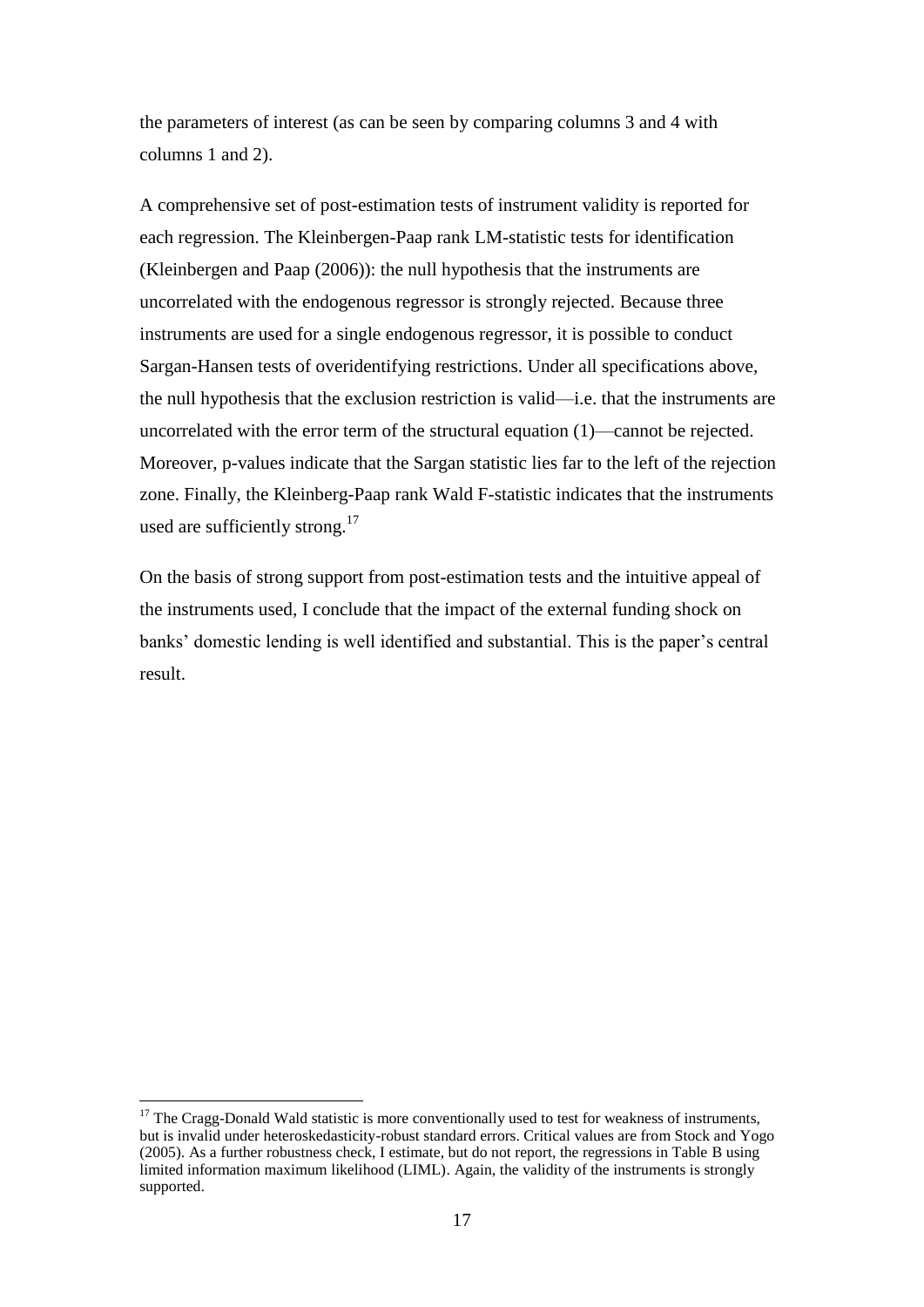|                                                                                                                                              | $\mathbf{1}$ | $\mathbf{2}$ |
|----------------------------------------------------------------------------------------------------------------------------------------------|--------------|--------------|
| Dependent variable: ADL                                                                                                                      | 2SLS         | <b>OLS</b>   |
| $\Delta X L$                                                                                                                                 | $.60**$      | $.51***$     |
|                                                                                                                                              | 0.28         | 0.09         |
| <b>DEMAND</b>                                                                                                                                | $.032***$    | .034***      |
|                                                                                                                                              | 0.01         | 0.01         |
| Size controls                                                                                                                                | Yes          | Yes          |
| N                                                                                                                                            | 141          | 141          |
| R-squared                                                                                                                                    |              | 0.27         |
| Exogeneity of explanatory variable (H0: Variable is exogenous)                                                                               |              |              |
| Difference-in-Sargan statistic                                                                                                               | 0.14         |              |
| p-value                                                                                                                                      | 0.71         |              |
|                                                                                                                                              |              |              |
| It is now possible to re-examine whether the external funding shock in equation                                                              |              |              |
| was indeed exogenous, by comparing an OLS estimate with the 2SLS estimate                                                                    |              |              |
| A comparison of columns 1 and 2 in Table C reveals no significant difference                                                                 |              |              |
| between the OLS estimates and the instrumental variables estimates. Provided t                                                               |              |              |
| instruments used are valid, this suggests that the funding shock was indeed                                                                  |              |              |
| exogenous. A formal test of the exogeneity of $\Delta X L$ is provided by the Difference                                                     |              |              |
| Sargan statistic. This is constructed as the difference of two Sargan-Hansen states                                                          |              |              |
| one in which the suspect regressor is treated as endogenous, and one in which t                                                              |              |              |
| suspect regressor is treated as exogenous. Under the null hypothesis that the reg                                                            |              |              |
| is actually exogenous, the statistic is distributed as chi-squared with one degree                                                           |              |              |
| freedom. <sup>18</sup> The null cannot be rejected at conventional levels of significance, an                                                |              |              |
| p-value indicates that the statistic lies far to the left of the rejection zone.                                                             |              |              |
|                                                                                                                                              |              |              |
| Given the exogeneity of $\Delta X L$ , OLS is preferred to the 2SLS estimator since it is                                                    |              |              |
| efficient. Accordingly, OLS is employed for the remainder of this paper. Before                                                              |              |              |
| exploring various interactions with the funding shock, I check that the estimated                                                            |              |              |
| relationship is robust to outliers, and whether the relationship is driven by partion-                                                       |              |              |
|                                                                                                                                              |              |              |
| $18$ The test is a heteroskedasticity-robust variant of a Hausman test, to which it is numerically<br>equivalent under homoskedastic errors. |              |              |
| 18                                                                                                                                           |              |              |

## **Table C: 2SLS and OLS**

It is now possible to re-examine whether the external funding shock in equation (1) was indeed exogenous, by comparing an OLS estimate with the 2SLS estimate above.

A comparison of columns 1 and 2 in Table C reveals no significant difference between the OLS estimates and the instrumental variables estimates. *Provided* that the instruments used are valid, this suggests that the funding shock was indeed exogenous. A formal test of the exogeneity of *XL* is provided by the Difference-in-Sargan statistic. This is constructed as the difference of two Sargan-Hansen statistics, one in which the suspect regressor is treated as endogenous, and one in which the suspect regressor is treated as exogenous. Under the null hypothesis that the regressor is actually exogenous, the statistic is distributed as chi-squared with one degree of freedom.<sup>18</sup>The null cannot be rejected at conventional levels of significance, and the p-value indicates that the statistic lies far to the left of the rejection zone.

Given the exogeneity of  $\Delta X L$ , OLS is preferred to the 2SLS estimator since it is more efficient. Accordingly, OLS is employed for the remainder of this paper. Before exploring various interactions with the funding shock, I check that the estimated relationship is robust to outliers, and whether the relationship is driven by particular

 $18$  The test is a heteroskedasticity-robust variant of a Hausman test, to which it is numerically equivalent under homoskedastic errors.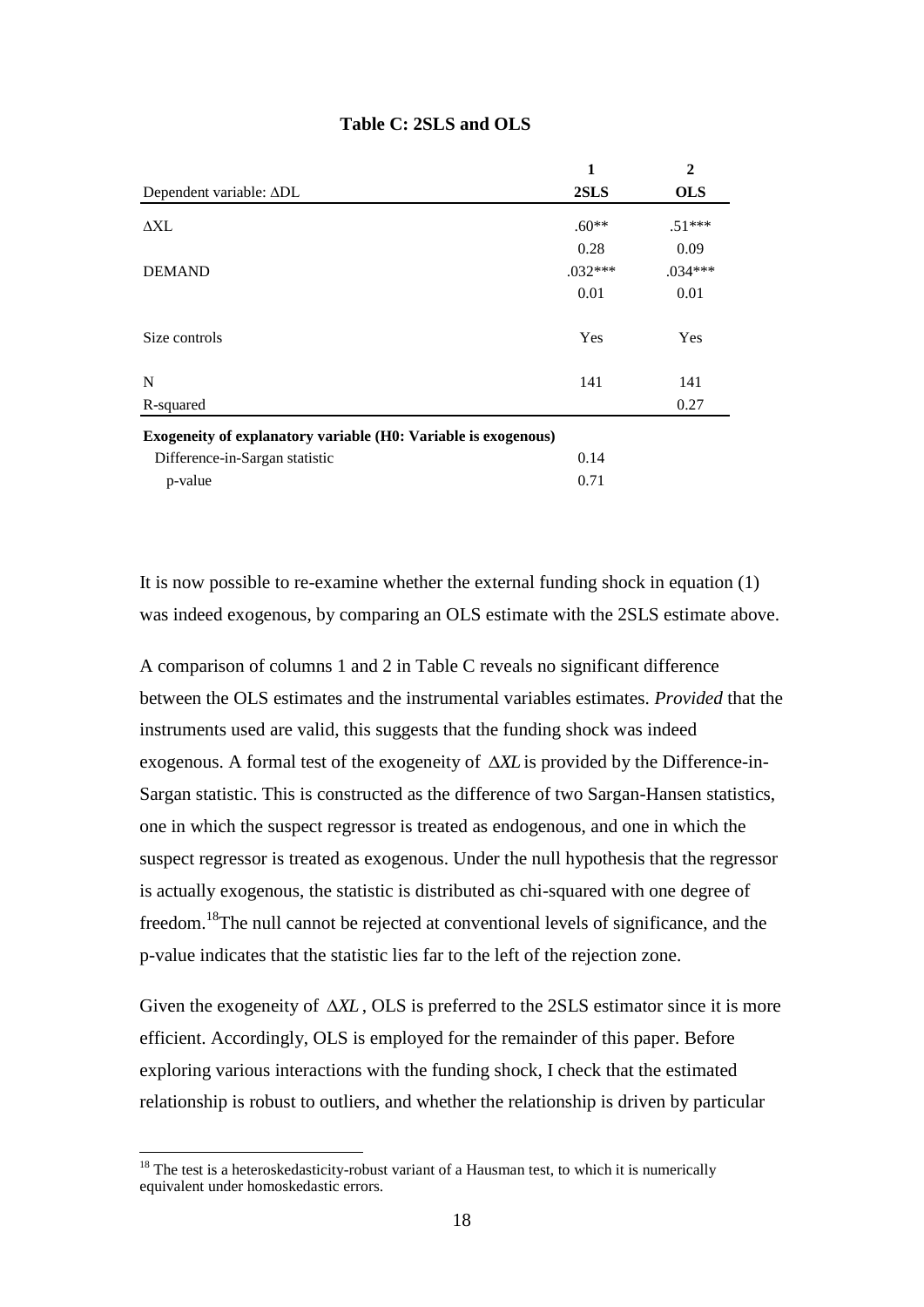sub-samples of the data. This is an important concern in an economy in which there is much concentration of lending among certain banks, a point that is elaborated in Section 6, where domestic lending is disaggregated on a sectoral basis.

|                         | 1          | $\mathbf{2}$             |
|-------------------------|------------|--------------------------|
| Dependant variable: ADL | <b>OLS</b> | <b>Median Regression</b> |
| $\Delta \rm{XL}$        | $.51***$   | $.55***$                 |
|                         | 0.09       | 0.1                      |
| <b>DEMAND</b>           | $.034***$  | $.031***$                |
|                         | 0.01       | 0.01                     |
| Size controls           | Yes        | Yes                      |
| N                       | 141        | 141                      |
| R-squared               | 0.27       | 0.21                     |

## **Table D: Median impact on change in domestic lending**



Table D compares the OLS specification against a median regression. Since the latter attaches less weight to outliers, the close correspondence between the two estimates is reassuring. Chart 4 shows point estimates from a family of quantile regressions. Although there is some variation in these estimates across different deciles of the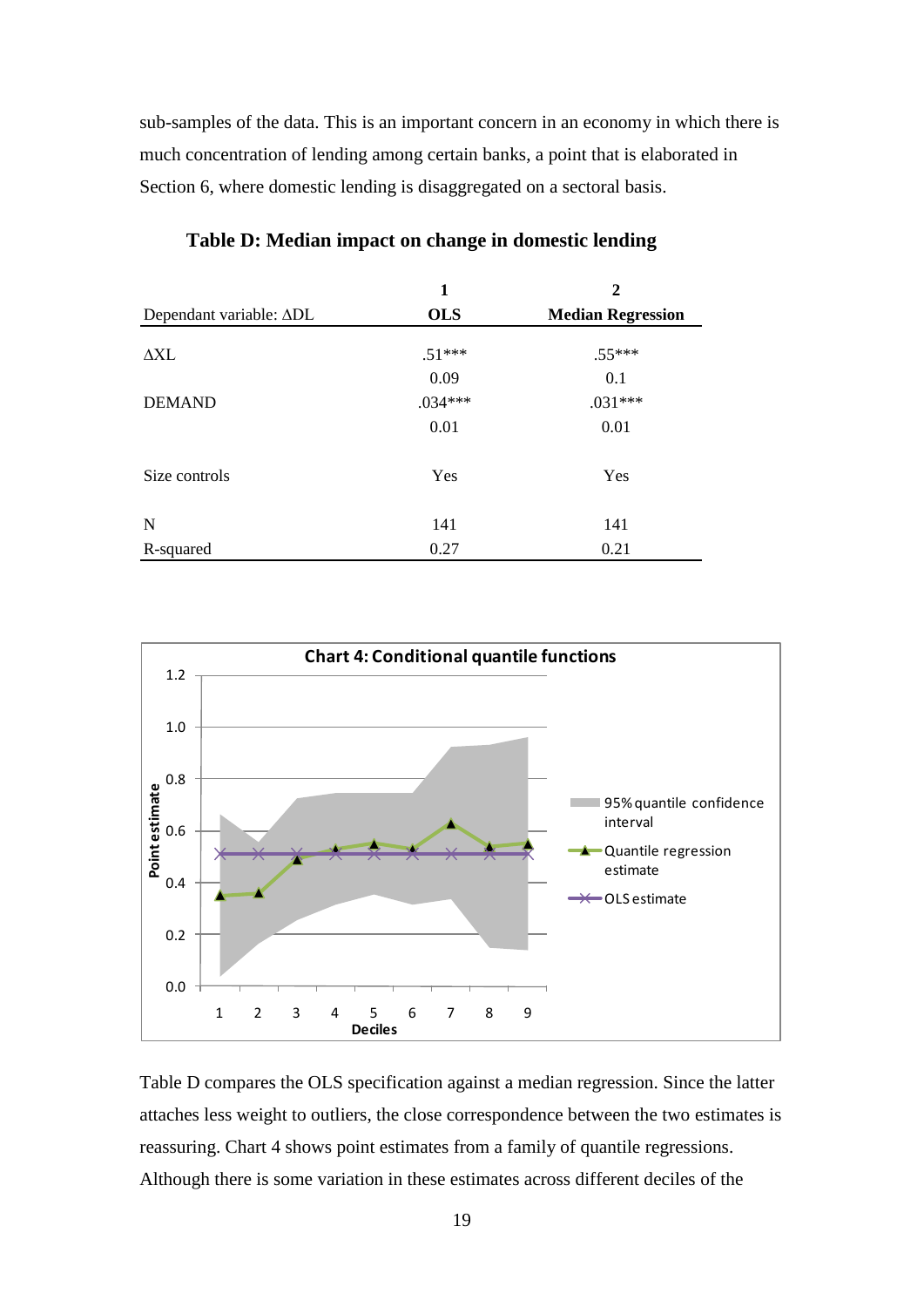conditional distribution of the response variable, all estimates are significant. Moreover the 95 percent confidence interval for each decile encompasses the OLS estimate. This assuages concerns about influential observations or sub-samples driving the results.

## **5 Some further empirical investigations**

#### *5.1 What role is played by institutional structure?*

The summary statistics presented earlier showed that foreign-owned banks sourced a greater proportion (in the case of foreign branches, a far greater proportion) of their funding from abroad than domestically-owned banks. And the shock to their foreign funding was proportionately larger than for UK-owned banks. These heterogeneous initial conditions suggest that the response to the shock may differ by bank type. In addition, there are numerous theoretical reasons why the credit supply response of domestically-owned banks faced with a financial crisis or economic downturn may differ from the response of a foreign-owned bank (see de Haas and Lelyveld (2006) for a summary). Most importantly, foreign-owned banks may not consider lending in the host country to be a core business activity to the same extent as credit extension in their home country. This may induce them to extend credit on a "transaction-bytransaction basis" in the host country, implying a more volatile pattern of lending relative to a "through-the-cycle" model. Moreover, the differences in institutional structure between subsidiaries and branches—independent capitalization, location of regulator, legal relationship with the parent bank, etc.—might indicate differential responses to a crisis.<sup>19</sup> And, as noted earlier, in the UK branches rely on external funding to a greater extent than subsidiaries and lend less domestically.

Column 1 of Table E includes a dummy signifying UK-ownership (UOB), as well as a term that interacts UK ownership with the change in external liabilities. Being a domestically owned bank had a large and significant positive impact on domestic lending during the crisis. On the other hand, the positive interaction term suggests a sharper pullback in domestic lending in response to a given shock to external liabilities for a domestically-owned bank.

 $19$  Cerutti et al (2007) provide useful stylized facts about the characteristics of subsidiaries and branches, together with an analysis of organizational choice.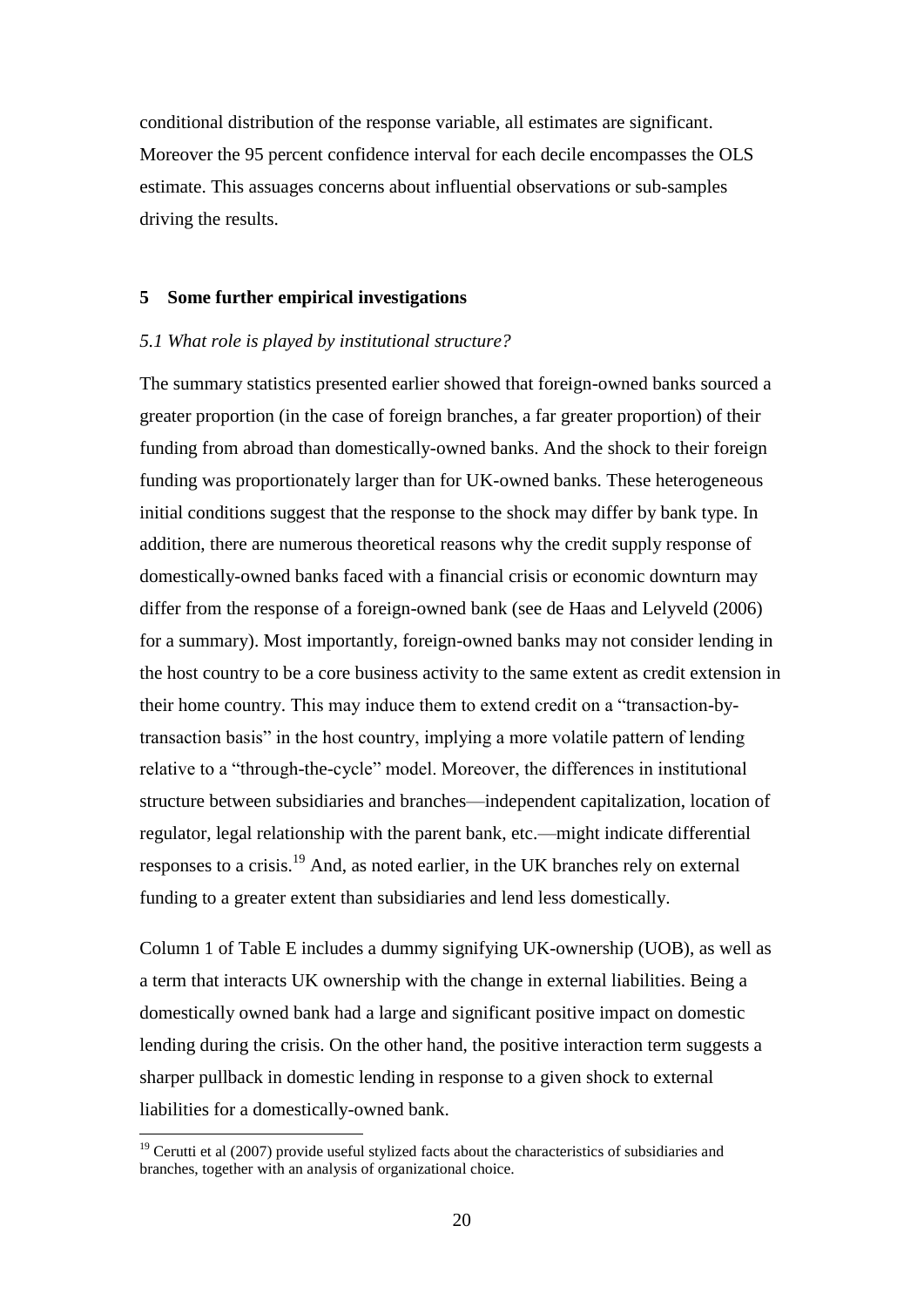|                             | $\mathbf{1}$ | $\overline{2}$ |
|-----------------------------|--------------|----------------|
| Dependant variable: ADL     | <b>OLS</b>   | <b>OLS</b>     |
| $\Delta \rm{XL}$            | $.45***$     | $.83***$       |
|                             | 0.10         | 0.12           |
| <b>DEMAND</b>               | $.032***$    | $.033***$      |
|                             | $0.01\,$     | $0.01\,$       |
| $\ensuremath{\mathsf{UOB}}$ | 25.98***     |                |
|                             | 6.3          |                |
| <b>SUB</b>                  |              | $-26.8***$     |
|                             |              | 6.95           |
| <b>BRN</b>                  |              | $-26.1***$     |
|                             |              | 6.92           |
| UOB*AXL                     | $.38**$      |                |
|                             | 0.17         |                |
| SUB*AXL                     |              | $-.52***$      |
|                             |              | 0.17           |
| BRN*AXL                     |              | $-.32*$        |
|                             |              | 0.19           |
| Constant                    | 3.02         | 29.6***        |
|                             | 4.56         | 6.66           |
| Size controls               | Yes          | Yes            |
| $\mathbf N$                 | 141          | 141            |
| R-squared                   | 0.31         | 0.32           |

## **Table E: The impact of bank type**

This result suggests a "head for the exits" impact—a disorderly rush to deleverage of the financial crisis on foreign-owned banks. That is, foreign-owned banks reduced domestic lending by a large amount irrespective of the size of the actual shock they faced to external liabilities. In contrast, domestically-owned banks calibrated the change in their domestic lending more closely to the size of the external funding shock.

Column 2 replaces the UK-ownership dummy with two dummies signifying whether a bank is a foreign subsidiary (SUB) or a foreign branch (BRN), together with corresponding interaction terms. This corroborates the "head for the exits" phenomenon for both subsidiaries and branches. No evidence is found of substantial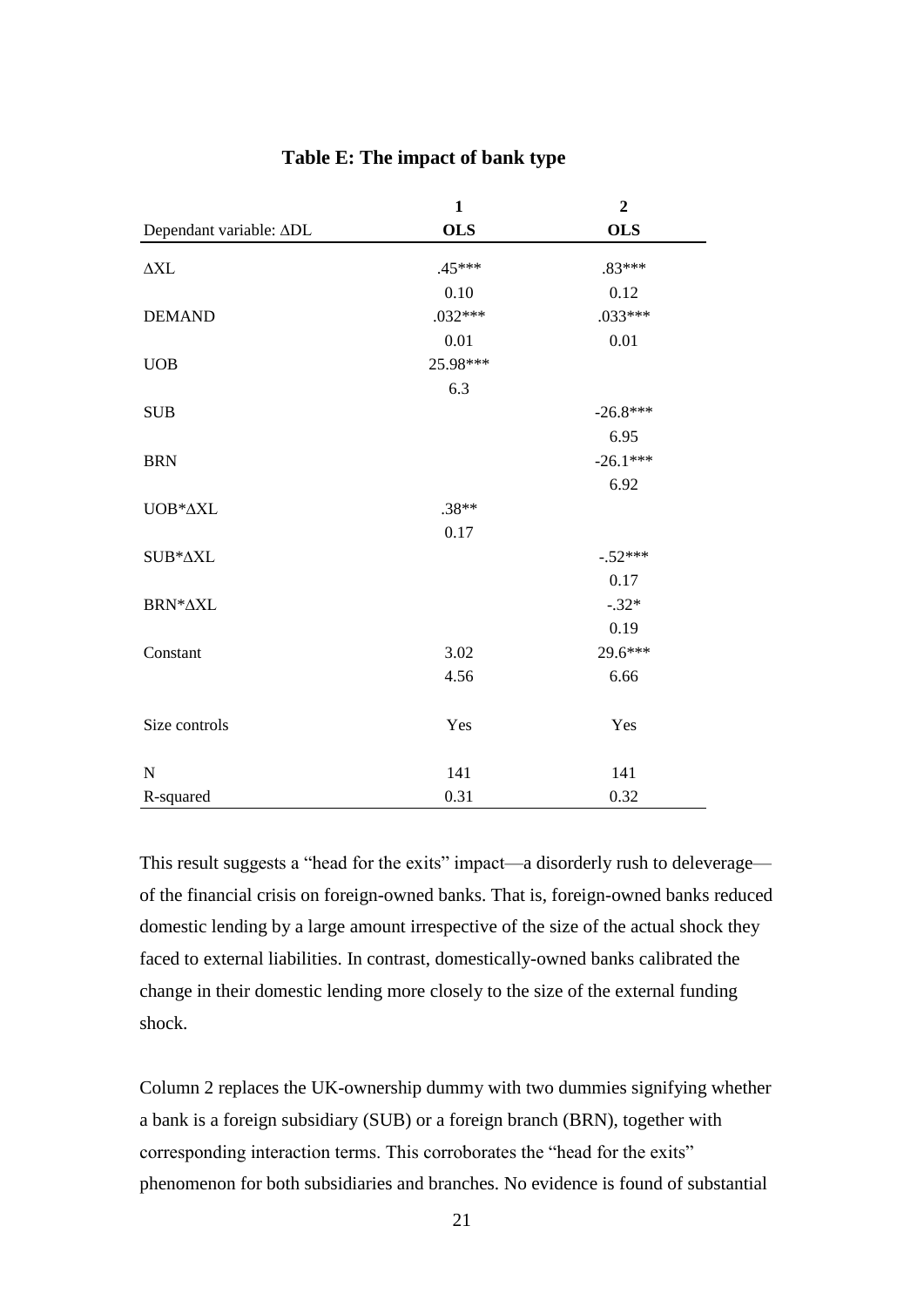differences in response between subsidiaries and branches. It seems that—however differently they may respond to lesser liquidity shocks or economic downturns—their response was very similar in a financial crisis of this magnitude.

## *5.2 Does FX-denominated domestic lending respond differently?*

If foreign liabilities are incurred primarily to support domestic lending in foreign exchange (FX), then we might expect an external funding shock to disproportionately impact FX-denominated domestic lending. Consistent with this hypothesis, column 1 of Table F provides some (weak) evidence of a smaller intercept term for FXdenominated lending. But the effect disappears once the UK-ownership dummy is introduced. Branches and subsidiaries are more likely to lend in foreign exchange, but the differential impact on domestic lending comes from their institutional structure rather than from the currency denomination of their loans.

|                              | $\mathbf{1}$ | $\overline{2}$ |
|------------------------------|--------------|----------------|
| Dependant variable: ADL      | <b>OLS</b>   | <b>OLS</b>     |
| $\Delta X L$                 | $.54***$     | $.45**$        |
|                              | 0.15         | 0.19           |
| <b>DEMAND</b>                | $.024**$     | $.024**$       |
|                              | 0.011        | 0.012          |
| Fraction of DL in FX $(t=0)$ | $-21.5*$     | $-16.79$       |
|                              | 12.77        | 11.59          |
| (Fraction of DL in FX)*∆XL   | $-0.8$       | $-0.01$        |
|                              | 0.32         | 0.31           |
| <b>UOB</b>                   |              | 23.46***       |
|                              |              | 7.78           |
| UOB*AXL                      |              | $.41**$        |
|                              |              | 0.22           |
| Constant                     | 12.19*       | 7.68           |
|                              | 4.84         | 5.20           |
|                              |              |                |
| Size controls                | Yes          | Yes            |
|                              |              |                |
| N                            | 141          | 141            |
| R-squared                    | 0.29         | 0.32           |

## **Table F: Lending in FX**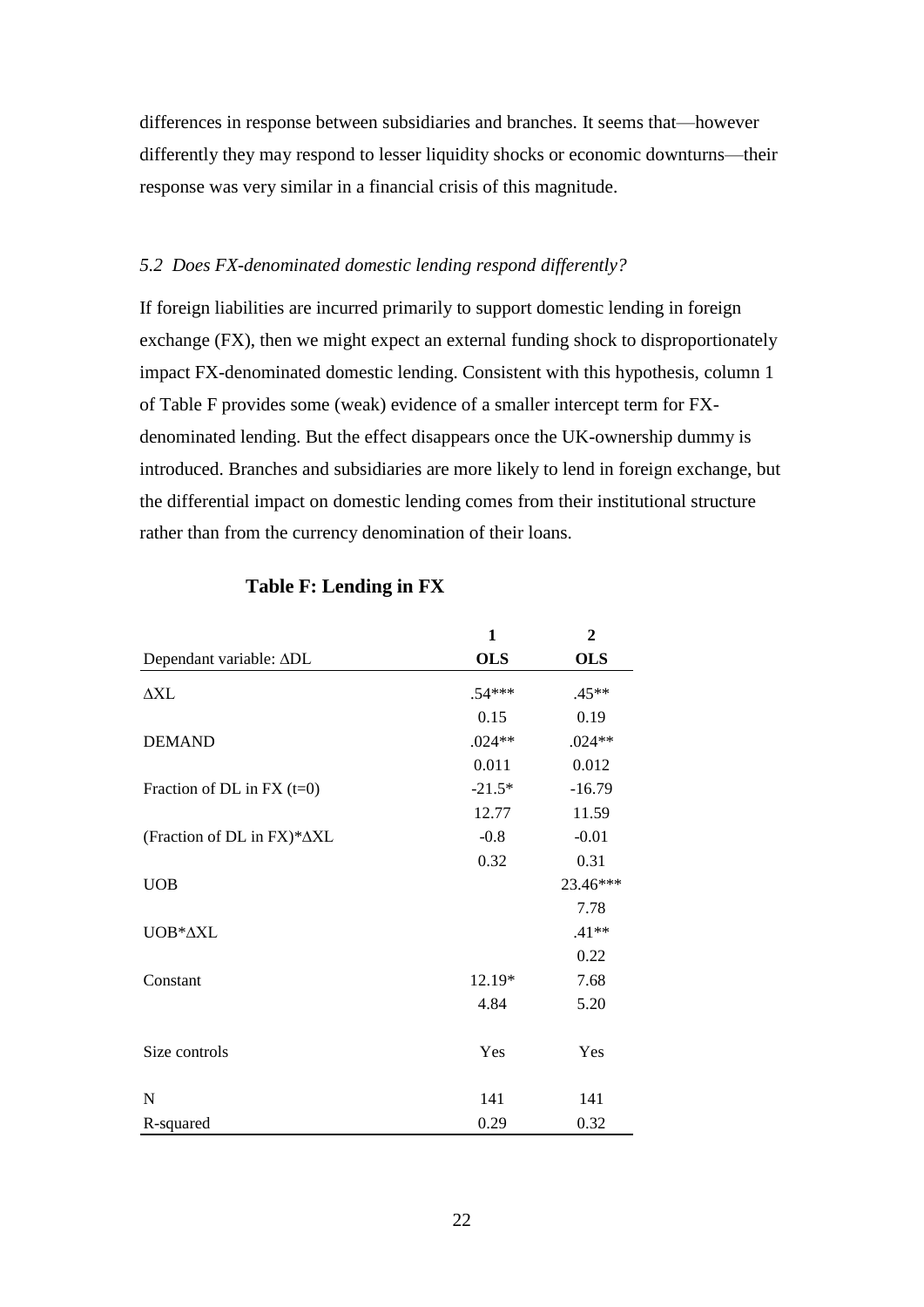## *5.3 Do foreign assets buffer the lending response?*

To what extent do foreign assets provide a buffer against a shock to external liabilities? In the extreme case, if foreign liabilities were incurred only to fund foreign assets and if these assets could be easily liquidated in the face of a funding shock, foreign assets could, in principle, completely insulate the domestic economy from the shock. This is clearly not the case: as demonstrated by the regressions presented so far, the funding shock to banks was transmitted to domestic lending. But is the strength of the transmission related to the size of a bank"s portfolio of foreign assets?

|                                                                | $\mathbf{1}$ | $\overline{2}$ | $\mathbf{3}$ |
|----------------------------------------------------------------|--------------|----------------|--------------|
| Dependant variable: ADL                                        | <b>OLS</b>   | <b>OLS</b>     | <b>OLS</b>   |
|                                                                |              |                |              |
| $\Delta\!{\rm XL}$                                             | $.56***$     | .49***         | .39***       |
|                                                                | 0.15         | 0.10           | 0.12         |
| <b>DEMAND</b>                                                  | $.033***$    | $.033***$      | $.031***$    |
|                                                                | 0.01         | 0.01           | 0.01         |
| Foreign assets / Total assets (t=0)                            | $-14.72$     |                |              |
|                                                                | 10.74        |                |              |
| (Foreign assets / Total assets)* $\Delta XL$                   | $-0.11$      |                |              |
|                                                                | 0.32         |                |              |
| Foreign assets / Foreign liabilities $(t=0)$                   |              | $-6.56**$      | $-4.54$      |
|                                                                |              | 3.21           | 3.2          |
| (Foreign assets / Foreign liabilities)* $\Delta XL$            |              | $-0.003$       | 0.04         |
|                                                                |              | 0.06           | 0.06         |
| <b>UOB</b>                                                     |              |                | 24.18***     |
|                                                                |              |                | 6.44         |
| $\ensuremath{\mathsf{UOB^*}\xspace\!\Delta \! \!\!\xspace XL}$ |              |                | $.41**$      |
|                                                                |              |                | 0.17         |
| Constant                                                       | 13.46**      | 11.98**        | 6.72         |
|                                                                | 6.59         | 5.35           | 5.66         |
|                                                                |              |                |              |
| Size controls                                                  | Yes          | Yes            | Yes          |
|                                                                |              |                |              |
| $\mathbf N$                                                    | 141          | 141            | 141          |
| R-squared                                                      | 0.28         | 0.29           | 0.33         |

## **Table G: Are foreign assets a significant buffer?**

Column 1 of Table G introduces the ex-ante ratio of foreign assets to total assets as a regressor, together with an interaction term. No evidence of a buffering role is found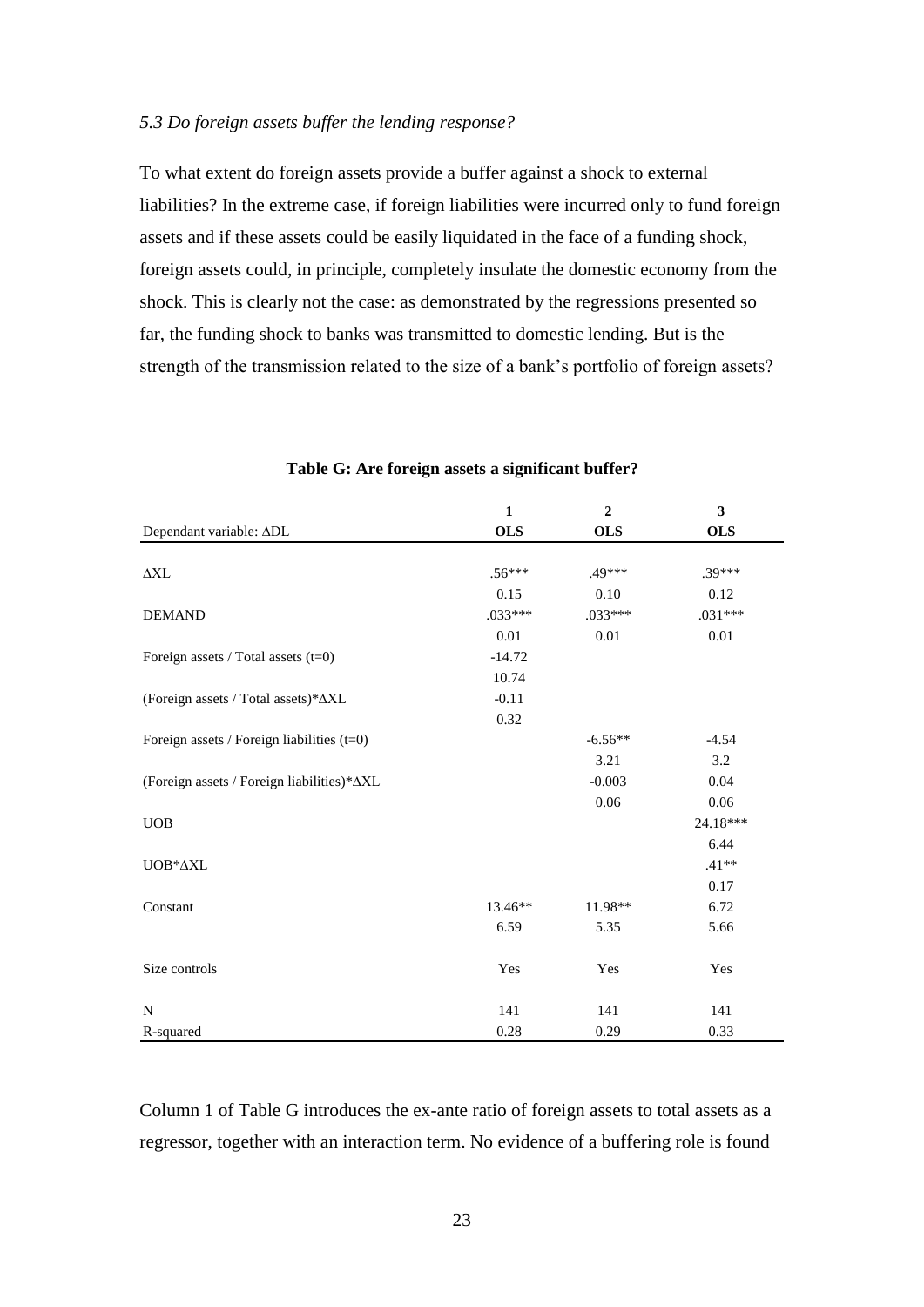by this measure. But this measure is probably less relevant than the one introduced in column 2: the ratio of foreign assets to foreign liabilities (FAFL).

Here, too, the interaction term is insignificant. This may seem surprising, since the buffer effect hypothesized above should drive a significant negative co-efficient on this term. The explanation probably lies in the countervailing impact of what might be called a core business effect. Consider banks whose core business is domestic lending. Other things equal, they will have a small ratio of foreign assets to foreign liabilities. Faced by an external funding shock, these banks will try to cut back first on foreign lending to save core business. This effect would tend to drive a positive interaction term. The fact that the interaction term is found here to be close to zero could indicate that these effects are cancelling each other out.

Column 2 does indicate a lower intercept for banks with large foreign assets relative to foreign liabilities. But this looks very much like the "head for the exits" phenomenon identified for branches and subsidiaries. And indeed, column 3 shows that when a UK-ownership dummy is included in the regression, the co-efficient on FAFL ceases to be significant. Branches and subsidiaries are simply more likely to have a large ratio of foreign assets to foreign liabilities than UK-owned banks.

#### **6 Sectoral components of domestic lending**

In this section I decompose domestic lending into its constituent parts—lending to households, lending to businesses, lending to other banks and lending to other financial institutions—and examine separately the impact of the external funding shock on each of these. The evidence presented here is subject to several important caveats. First, the sample of banks which lends to each particular sector is smaller than the full set of banks. Second, and more important, the samples are noisier, because of the concentration of lending in each sector. Finally, I cannot control for demand using the heterogeneity of sectoral exposures across banks as before, since the regressions are now sector-specific.

Table H below illustrates the high degree of concentration in bank lending by sector. The bottom line of the first panel shows the number of banks, in each sector, which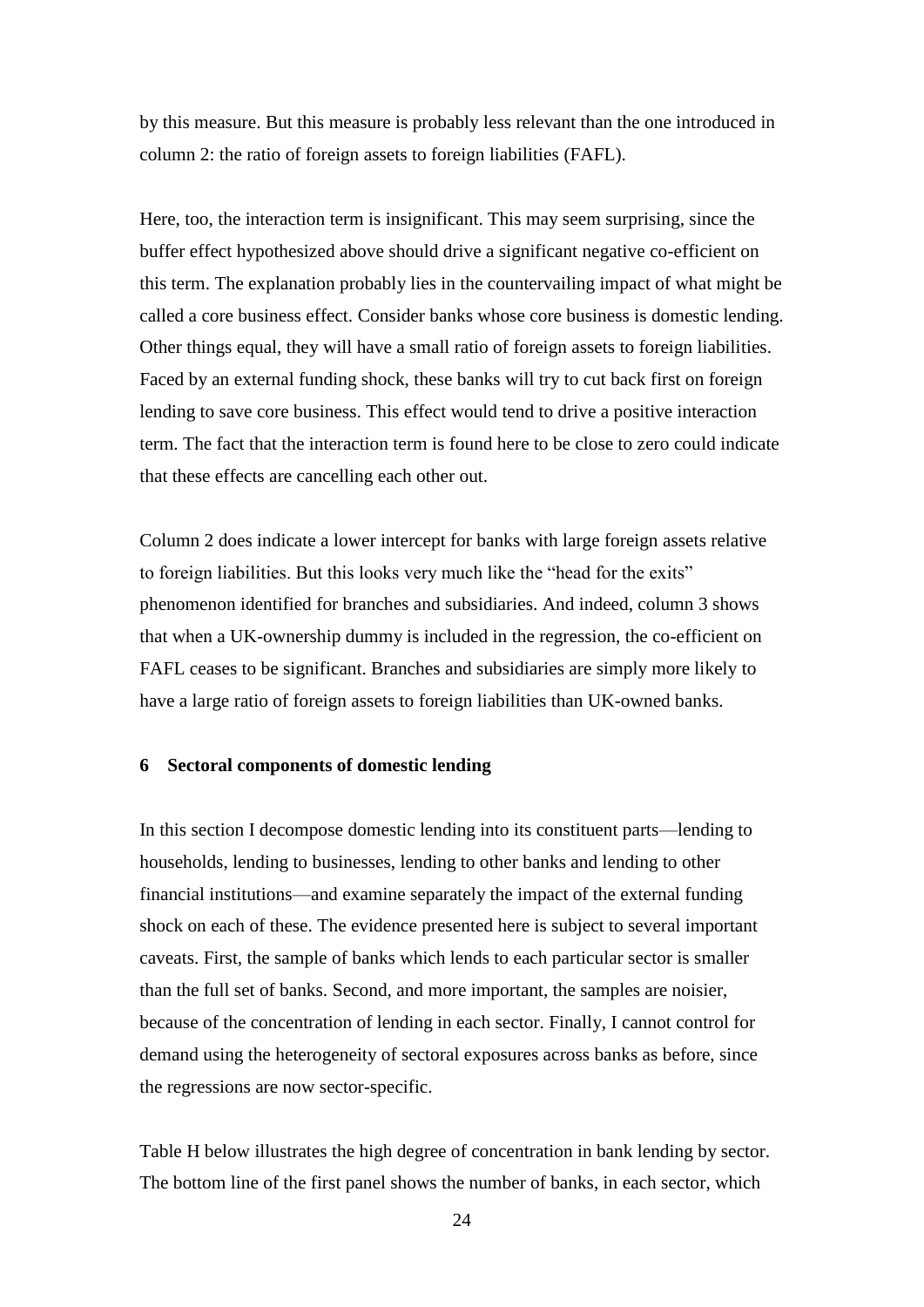lend to that sector. The second panel restricts the sample to those banks with claims on a particular sector of more than £100 million (measured at the beginning of the shock period). The third panel further restricts the sample to those banks with claims of more than £500 million, and the fourth panel to banks with claims of over £ 1 billion. It is evident that while there is concentration in each sector, the degree of concentration is by far the highest in the household sector. Banks with individual claims of more than £ 1 billion account for over 99 percent of total claims on the household sector (compared with a ratio of 96 to 99 percent for the other sectors). Moreover, there are only 15 such banks in the household sector (compared with 45 to 50 banks in the other three sectors).

The first panel therefore contains a large proportion of banks which lend relatively trivial amounts (and are therefore subject to large percentage changes in lending). This introduces a lot of noise into the sample, and the regression results are correspondingly weak. The second, third and fourth panels—in which the sample is restricted by increasing levels of minimum sectoral claims—are more interesting. They show that the shock to external funding had a substantial impact on lending to businesses, to other banks, and to other financial institutions. Moreover, the third and fourth panels seem to indicate that the transmission was strongest for lending to OFIs, followed by lending to other banks, and then by lending to businesses. I find no evidence for an impact on household lending.

Why is there no statistically significant relationship between the shock to external liabilities and the change in household lending? One obvious explanation is that, because of the high degree of concentration, the sample size in the second, third and fourth panels is too small for reliable statistical inference. But there is probably a more fundamental factor at work. To the extent that the securitisation model of household mortgage lending was unwinding during the shock period—with securitized assets held off balance sheet in special purpose vehicles (SPVs) coming back onto banks" balance sheets— this would appear in the data as an increase in lending to the household sector, offsetting the impact of other falls in lending to the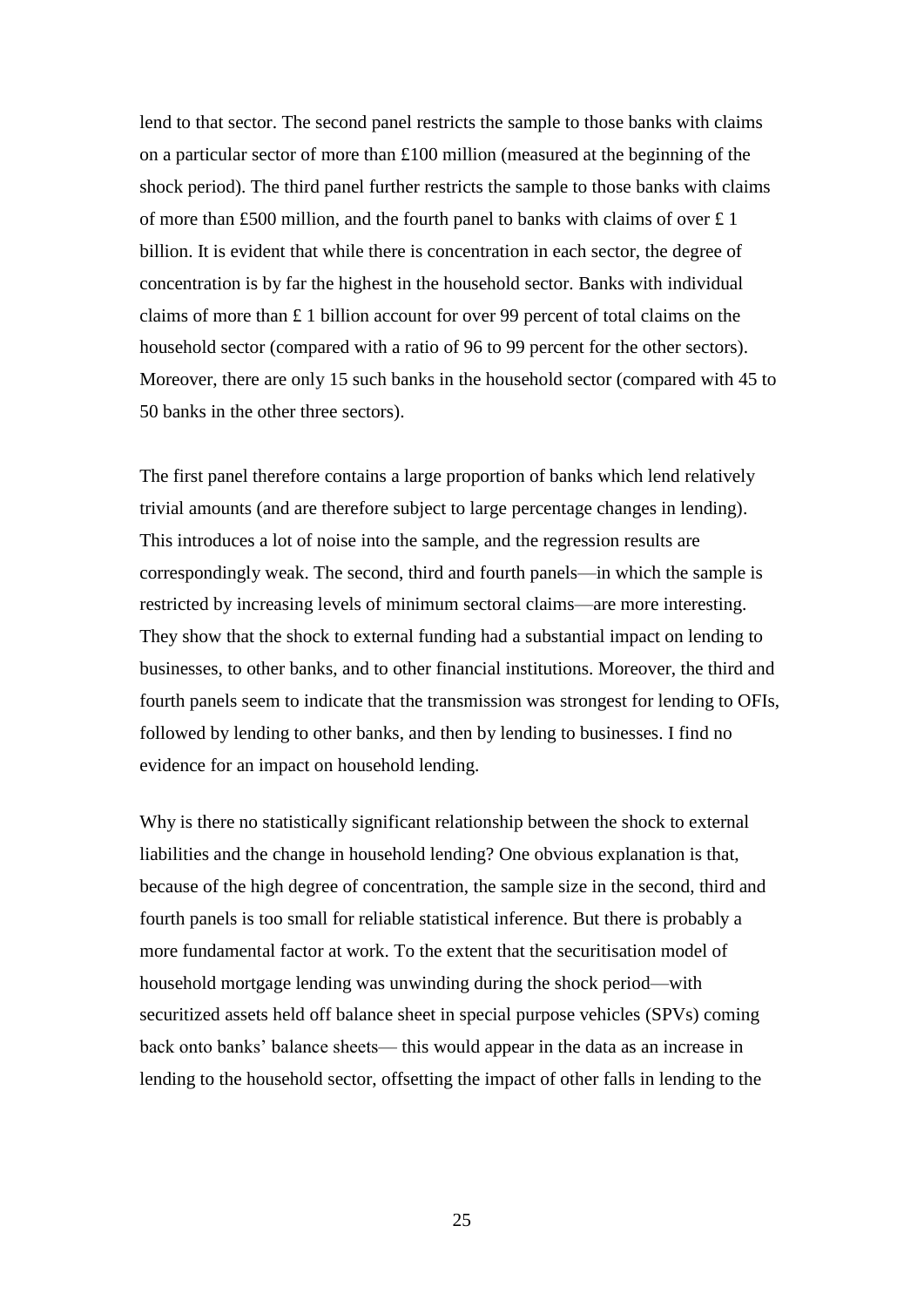sector.<sup>20</sup> Moreover, to the extent that the SPVs are domestic, and financed their purchase of the mortgages through a loan from the originating bank, the unwinding of securitisation would also be manifest in the data as a decrease in lending to OFIs, potentially exaggerating the relationship between the change in external liabilities and the change in domestic lending for the OFI sector.

Another possible explanation for the lack of a statistical impact on household lending could be pressure exerted by the government on banks to keep up lending to households and businesses. This pressure may have been especially acute on banks that were recapitalized by the Treasury or accessed special liquidity facilities (see HM Treasury (2008)). However, this explanation is somewhat less promising, because the government was keen to see lending maintained to both households and businesses, and a statistical impact is found for lending to businesses.

|               | Dependent variable: change in lending to sector |                   |                   |                    |                         |
|---------------|-------------------------------------------------|-------------------|-------------------|--------------------|-------------------------|
|               |                                                 | <b>Households</b> | <b>Businesses</b> | <b>Other Banks</b> | <b>OFIs</b>             |
|               |                                                 | 1                 | $\mathbf{2}$      | 3                  | $\overline{\mathbf{4}}$ |
|               | <b>Full sample</b>                              |                   |                   |                    |                         |
|               | $\Delta \rm{XL}$                                | $-66.31$          | $-578$            | $1.13*$            | $.50*$                  |
|               |                                                 | 58.36             | 584               | 0.59               | 0.29                    |
|               | % of total lending                              | 100               | 100               | 100                | 100                     |
|               | N                                               | 122               | 134               | 139                | 130                     |
|               | Sectoral lending $> £100$ m                     |                   |                   |                    |                         |
|               | $\triangle XL$                                  | $-0.28$           | $.53***$          | $.38*$             | $.69***$                |
|               |                                                 | 0.39              | 0.17              | 0.28               | 0.24                    |
|               | % of total lending                              | 99.8              | 99.8              | 99.8               | 99.9                    |
|               | N                                               | 27                | 91                | 105                | 73                      |
| <b>Sample</b> | Sectoral lending $> £500$ m                     |                   |                   |                    |                         |
|               | $\Delta \rm{XL}$                                | 0.08              | $.41***$          | $.50*$             | .92***                  |
|               |                                                 | 0.29              | 0.15              | 0.29               | 0.33                    |
|               | % of total lending                              | 99.6              | 98.4              | 99.2               | 98.8                    |
|               | N                                               | 19                | 60                | 70                 | 47                      |
|               | Sectoral lending $> £1000$ m                    |                   |                   |                    |                         |
|               | $\triangle XL$                                  | 0.33              | $.39**$           | .79***             | $1.03***$               |
|               |                                                 | 0.21              | 0.18              | 0.27               | 0.33                    |
|               | % of total lending                              | 99.1              | 96.5              | 98.6               | 96.9                    |
|               | N                                               | 15                | 47                | 48                 | 40                      |

#### **Table H: Sectoral regressions**

 $20$  Unfortunately the balance sheet data used in this study do not include information on mortgage securitisations, and there does not exist, to the best of my knowledge, any alternative data source with bank-specific information on mortgage securitisations on an unconsolidated basis.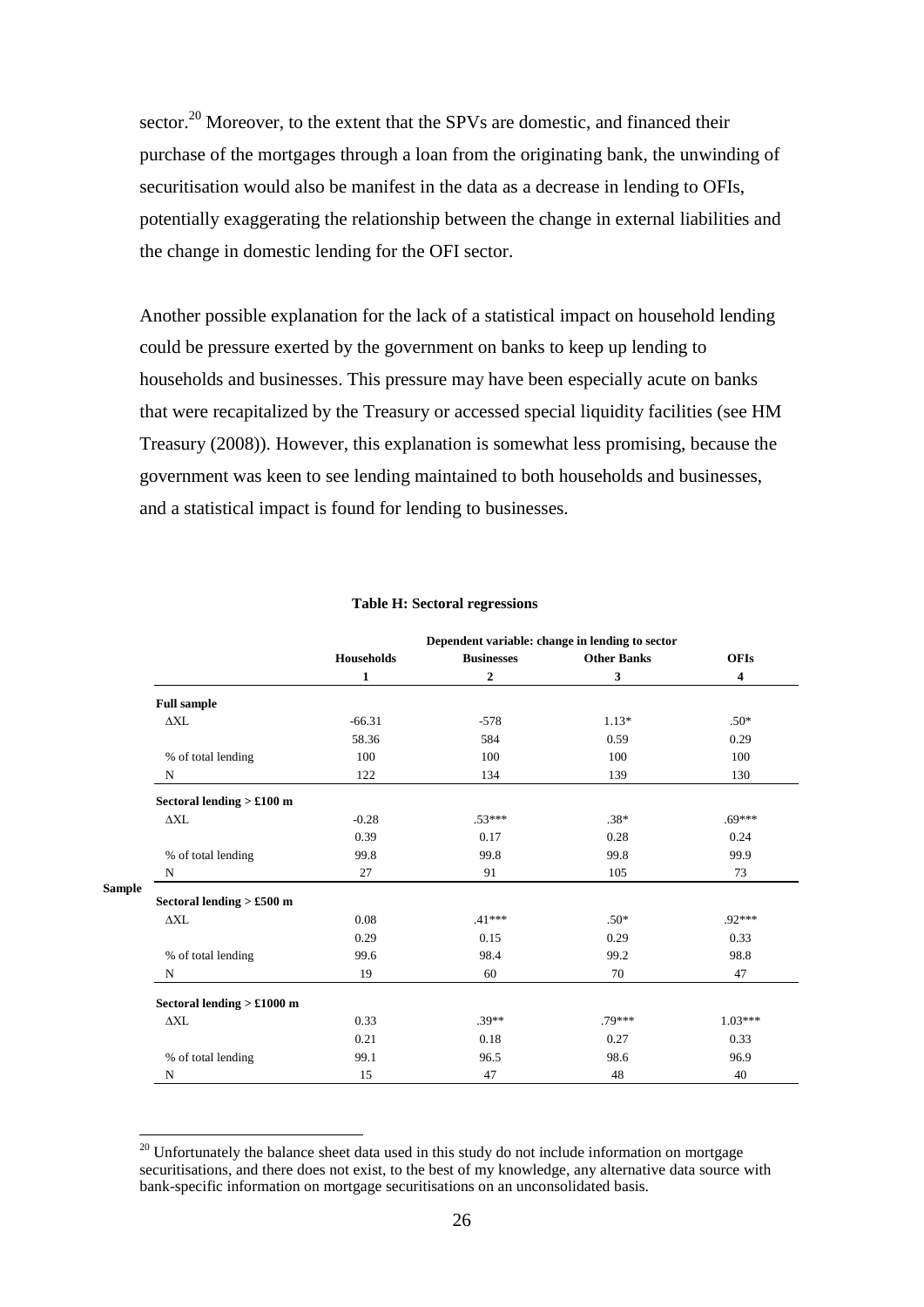In view of the high concentration of bank lending in particular sectors, and the sensitivity of estimates to different sample restrictions, I also examine a family of conditional quantile regressions separately for the business sector, for other banks, and for OFIs. Unlike the quantile regressions for domestic lending as a whole, here there is considerable variation across deciles. Moreover, a number of decile point estimates are insignificant.

| Dependent variable: change in lending to sector (a) |         |                                      |          |                |          |          |                |           |         |
|-----------------------------------------------------|---------|--------------------------------------|----------|----------------|----------|----------|----------------|-----------|---------|
|                                                     |         | Decliles of conditional distribution |          |                |          |          |                |           |         |
|                                                     | 1       | $\overline{2}$                       | 3        | $\overline{4}$ | 5        | 6        | $\overline{7}$ | 8         | 9       |
| <b>Businesses</b>                                   |         |                                      |          |                |          |          |                |           |         |
| ΔXL                                                 | 0.02    | $.51*$                               | $.65***$ | 0.38           | $.46**$  | .48***   | $.53***$       | $.48**$   | $.61*$  |
| s.e.                                                | 0.51    | 0.29                                 | 0.32     | 0.26           | 0.18     | 0.11     | 0.13           | 0.22      | 0.38    |
| <b>Other Banks</b>                                  |         |                                      |          |                |          |          |                |           |         |
| ΔXL                                                 | 0.11    | 0.29                                 | $.43**$  | $.45**$        | $.39***$ | $.52**$  | $.50*$         | 0.29      | $-0.42$ |
| s.e.                                                | 0.22    | 0.23                                 | 0.18     | 0.18           | 0.15     | 0.21     | 0.30           | 0.59      | 1.1     |
| <b>OFIs</b>                                         |         |                                      |          |                |          |          |                |           |         |
| $\Delta \rm{XL}$                                    | $-0.02$ | $.59**$                              | $.64*$   | $77***$        | $1.03**$ | $1.05**$ | $1.14***$      | $1.19***$ | 1.15    |
| s.e.                                                | 0.39    | 0.25                                 | 0.34     | 0.29           | 0.41     | 0.42     | 0.39           | 0.31      | 0.79    |

**Table I: Quantile regressions on components of domestic lending**

(a) All regressions exclude banks with sectoral claims of less than £100 million prior to the shock.

Overall, the evidence seems to indicate a substantial impact of the external funding shock on lending to businesses, other banks and OFIs. But the evidence is weaker than for domestic lending taken as a whole, and point estimates are subject to considerable uncertainty.

#### **7 Conclusion**

It is by now widely held that a primary international transmission channel of the financial crisis was through a retrenchment of credit by globalised banks facing a funding shock. But the literature on this bank lending channel is surprisingly sketchy. The UK provides a good testing ground for this channel, because of the size and importance of its resident banking sector. The large number of banks operating in the UK and their heterogeneity provide an ideal sample for statistical inference.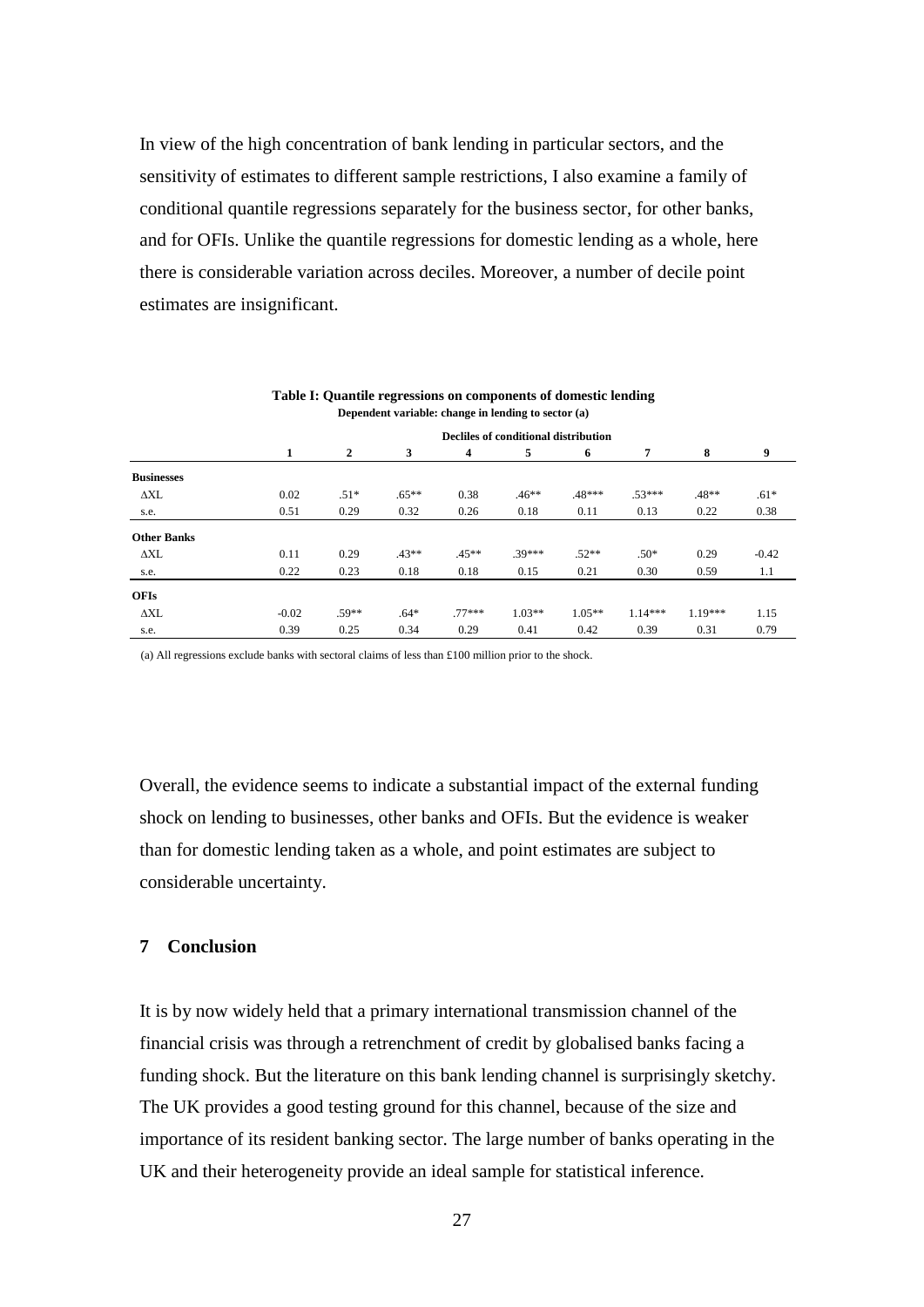This paper has used detailed regulatory bank returns to identify a substantial impact of the external funding shock on the provision of domestic bank credit. This includes not only direct credit provided to the real economy, but also lending to other banks and OFIs, which would be expected to have further knock-on effects on credit provision to the real economy. Quantile regressions suggest that the impact identified is robust to outliers in the data.

I find evidence of a "head for the exits" phenomenon among foreign-owned banks both branches and subsidiaries—relative to UK-owned banks. That is, the typical branch or subsidiary cut back on domestic lending to a much larger extent than the typical UK-owned bank, irrespective of the size of the shock to external funding. UKowned banks, on the other hand, calibrated the credit pullback more closely to the size of the funding shock. This is consistent with UK-owned banks regarding lending within the UK as a core business activity to a greater extent than branches and subsidiaries, and with banks acting to preserve core business. To the extent that we can use these results to think about the experience of other countries, this differential response by bank type is relevant to the transmission of the global funding shock to bank lending in countries with smaller banking sectors, and, in particular, a smaller presence of foreign-owned banks. They suggest that while all advanced countries with globalised banks should have seen some transmission to their real economies through the bank lending channel, the impact would be increasing in the share of foreignowned banks.

There is some evidence that FX-denominated lending was cut back more than sterling lending, but this is probably because foreign-owned banks are more likely to lend in foreign exchange. There is little evidence that foreign assets acted as a significant buffer to protect domestic lending against the external funding shock. Any buffering role was overwhelmed by the core business effect, by which foreign-owned banks which tend to have a relatively large foreign assets-to-foreign liabilities ratio—pulled back domestic credit more sharply than UK-owned banks.

The evidence of the impact of the funding shock on lending by sector relies on smaller and noisier samples. Nonetheless, a substantial impact is found on lending to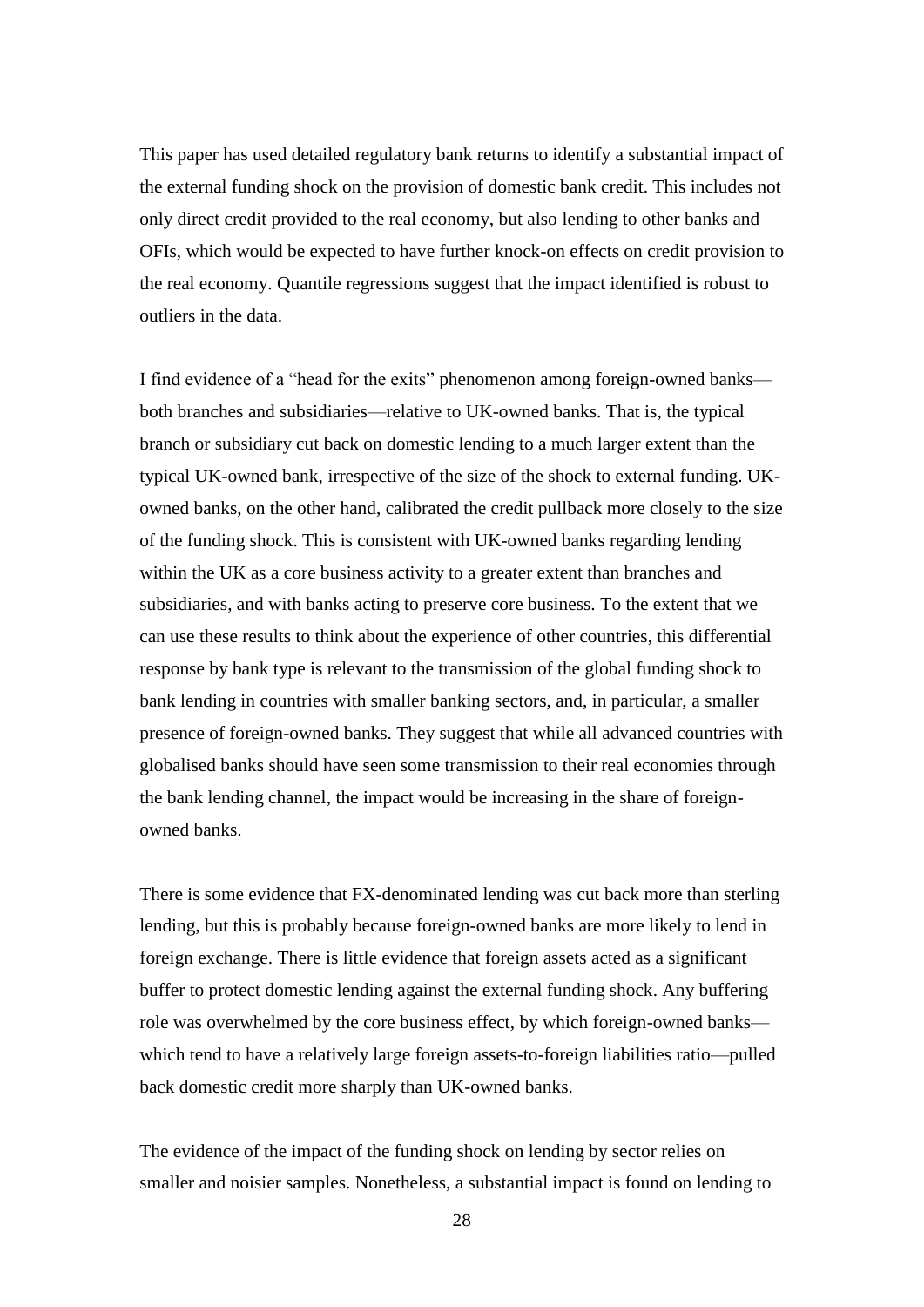businesses, to other banks, and to OFIs. I find no evidence of an impact on lending to households, perhaps because of the contemporaneous unwinding of the securitisation model of mortgage lending.

Overall, the results lend considerable support to the standard narrative of the global financial crisis and the Great Recession. First, stresses spread from banking systems with direct exposure to US "toxic assets" to secured and unsecured funding markets. This caused a large funding shock to banking systems in various countries, irrespective of direct exposure to US assets, as amply documented in the literature. Second, banks responded to this shock to the liabilities side of their balance sheet by retrenching domestic assets, i.e. reducing lending to resident entities. Thus financial contagion was transmitted to the real economy.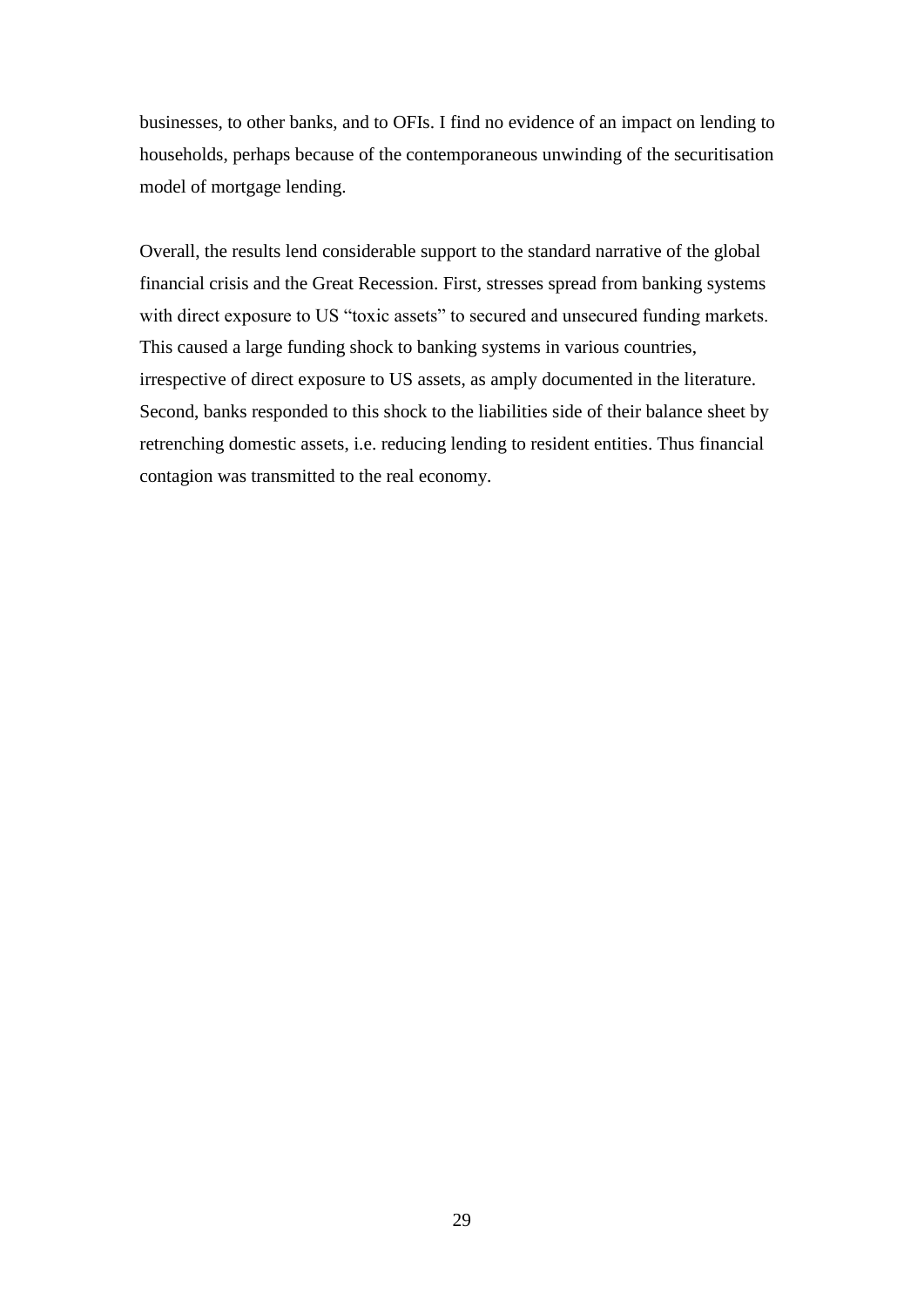## **References**

**Acharya, V, Gale, D and Yorulmazer, T (2009),** "Rollover risk and market freezes", *CEPR Discussion Papers 7122.*

**Acharya, V and Merrouche, O (2010), 'Precautionary hoarding of liquidity and** inter-bank markets:evidence from the sub-prime crisis", *NYU Working Paper No. FIN-09-018.*

**Aiyar, S, Calomiris, C and Wieladek, T (2011),** "Does macro-pru leak? Evidence from a UK natural experiment", *Bank of England Working Paper,* forthcoming.

**Allen, F, Beck, T, Carletti, E, Lane, P, Schoenmaker, D and Wagner, W (2011)**, *Cross-Border Banking in Europe: Implications for Financial Stability and Macroeconomic Policies,* Centre for Economic Policy Research.

**Amiti, M and Weinstein, D (2009),** "Exports and Financial Shocks", *NBER Working Paper 15556.*

**Ashcraft, A (2008),** "Are Bank Holding Companies a Source of Strength to Their Banking Subsidiaries?"*, Journal of Money, Credit, and Banking*, vol. 40, no. 2-3.

**Baba, N and Packer, F (2009),** 'From turmoil to crisis: dislocations in the FX swap market before and after the failure of Lehman Brothers", *BIS Working Paper No. 285.*

**Bernanke, B (1983),** "Non-monetary effects of the Financial Crisis in the Propogation of the Great Depression", *American Economic Review*, Vol. 73, No. 3.

**Bernanke, B and Blinder, A (1998),** "Credit, Money and Aggregate Demand", *American Economic Review*, Vol. 78, No. 2.

**Brunnermeir, M and Pederson, L (2009),** "Market liquidity and funding liquidity", *Review of Financial Studies*, Vol. 22, No. 6.

**Campello, M, Graham, J and Harvey, C (2010)**, "The Real Effects of Financial Constraints: Evidence from a Financial Crisis", *Journal of Financial Economics*, Forthcoming.

**Campello, M (2002),** "Internal Capital Markets in Financial Conglomerates: Evidence from Small Bank Responses to Monetary Policy", *Journal of Finance*, vol. 57, no. 6.

**Carey, M, Correa, R and Kotter, J (2009),** "Revenge of the Steamroller: ABCP as a Window on Risk Choices," Board of Governors of the Federal Reserve System, Working Paper.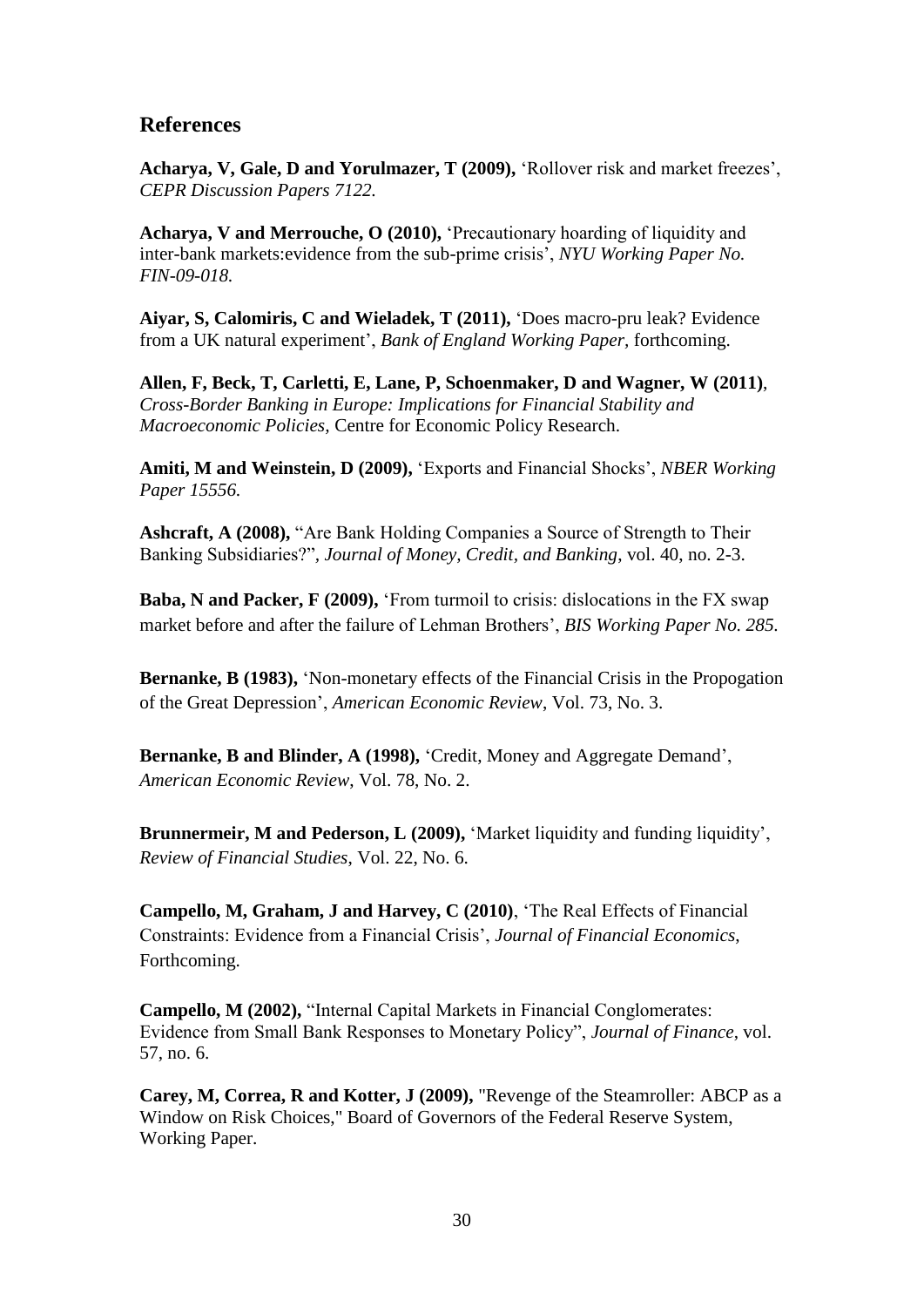**Cerutti, E, Dell'Ariccia, G, and Martinez Peria, M (2007**), "How banks go abroad: Branches or subsidiaries?", *Journal of Banking & Finance*, Vol. 31(6).

**Cetorelli, N and Goldberg, L (2011),** "Global Banks and International Shock Transmission: Evidence from the Crisis", *IMF Economic Review*, Vol. 59 (1).

**Cetorelli, N and Goldberg, L (2008),** "Banking Globalization and Monetary Transmission", *NBER Working Paper no. 14101*.

**Chor, D and Manova, K (2009),** "Off the Cliff and Back? Credit Conditions and International trade During the Global Financial Crisis," *NBER Working Paper 16174.*

**Coffey, N, Hrung, W, Nguyen, H, Sarkar, A (2009),** "The global financial crisis and offshore dollar markets", *Current Issues in Economics and Finance,* Vol. 15, No. 6.

**Covitz, D, Liang, N and Suarez, G (2009),** "The Evolution of a Financial Crisis: Runs in the Asset-Backed Commercial Paper Market," Board of Governors of the Federal Reserve System, Working Paper No. 2009-36.

**Dang, T, Gorton, G and Holmström, B (2010a),** "Financial Crises and the Optimality of Debt for Liquidity Provision," working paper.

**De Haas, R and van Lelyveld, I (2010),** "Internal Capital Markets and Lending by multinational bank subsidiaries", *Journal of Financial Intermediation*, Vol. 19, Issue 1.

**De Haas, R and van Lelyveld, I (2006),** "Foreign banks and credit stability in Central and Eastern Europe: a panel data analysis", *Journal of Banking and Finance*, Vol. 30 (7).

**Eichengreen, B, Mody, A, Nedeljkovic, M and Sarno, L (2009)**, "How the Subprime Crisis Went Global: Evidence from Bank Credit Default Swap Spreads", *NBER Working Paper No. 1490.4*

**Geanakoplos, J (2009),** "The leverage cycle", *Cowles Foundation Discussion Paper No. 1715.*

**Greenberg, H, Hui, C, Wong, A and Chung, T (2009),** "The link between FX swaps and currency strength during the credit crisis of 2007-2008", *Hong Kong Monetary Authority Research Note 01/2009.*

**HM Treasury (2008), 'Statement on banks and building societies', Press Release** 126/08 [\(http://webarchive.nationalarchives.gov.uk/20100407010852/http://www.hm](http://webarchive.nationalarchives.gov.uk/20100407010852/http:/www.hm-treasury.gov.uk/press_126_08.htm)[treasury.gov.uk/press\\_126\\_08.htm\)](http://webarchive.nationalarchives.gov.uk/20100407010852/http:/www.hm-treasury.gov.uk/press_126_08.htm).